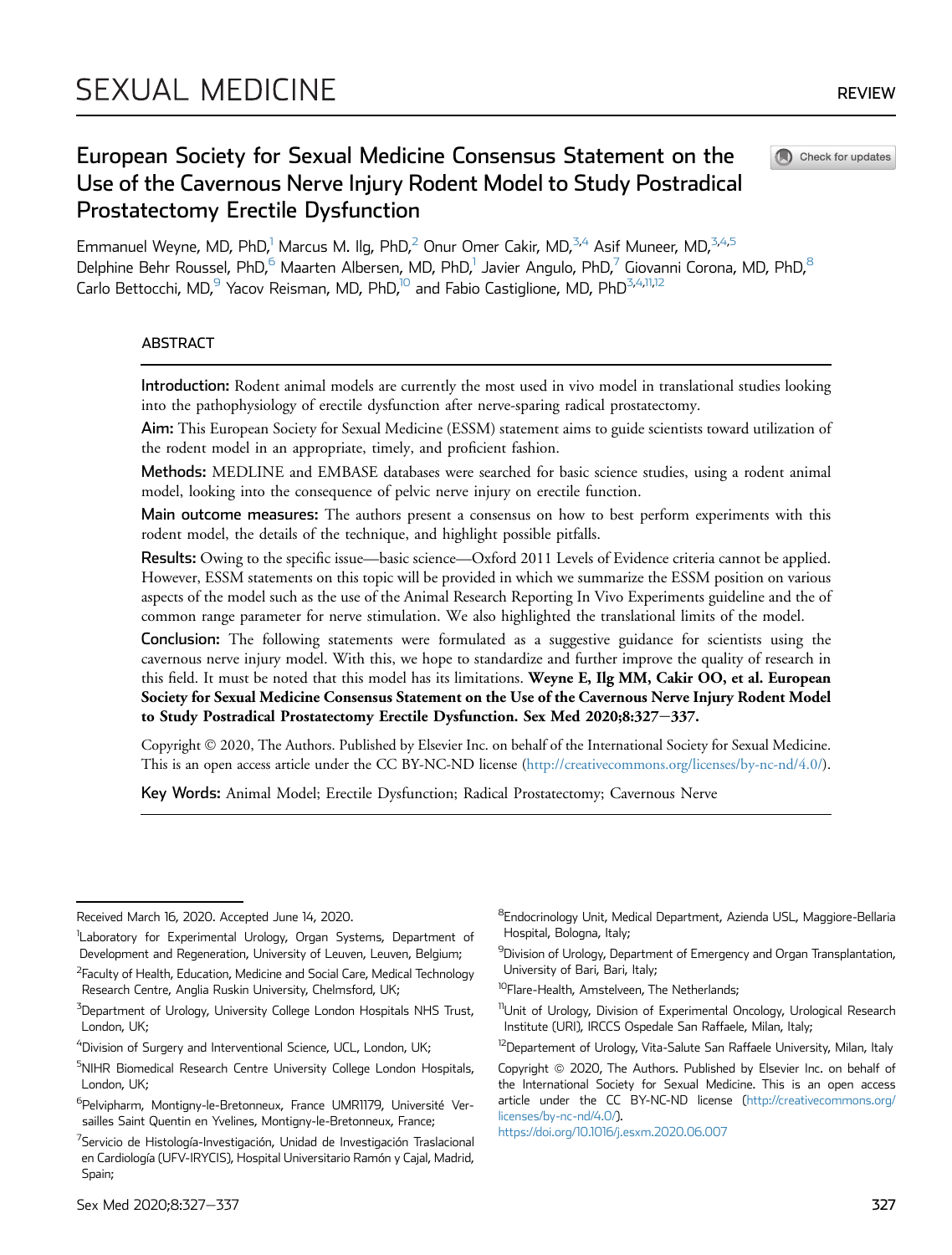## INTRODUCTION

The advent of prostate specific antigen screening has led to the early detection of prostate cancer (PCa). As a conclusion, more and more patients will have good long-term oncologic outcome after radical prostatectomy (RP). $1-3$  $1-3$  $1-3$  In contrast, it has been reported that only 23% of men younger than 60 years regain their complete erectile function (EF) after bilateral nerve-sparing RP  $(NSRP).<sup>4</sup>$  $(NSRP).<sup>4</sup>$  $(NSRP).<sup>4</sup>$ 

In accordance with the most recent literature,<sup>[5](#page-7-2)</sup> patient preoperative and intraoperative factors (including age, preoperative EF, comorbidities), type of surgery (unilateral vs bilateral nervesparing), grade of nerve sparing (ie, intrafascial vs interfascial vs extrafascial surgeries), and surgical skill represent the key signif-icant contributors to EF recovery after NSRP.<sup>[5](#page-7-2)</sup>

In nerve-sparing surgery, erectile dysfunction (ED) occurs as a consequence of iatrogenic damage to the periprostatic neurovascular bundle, which results in neuropraxia of the cavernous nerves  $(CNs)$ <sup>[5](#page-7-2)-[9](#page-7-2)</sup> Neurapraxia, as per the Seddon classification, is a temporary failure of nerve conduction because of a damage to the myelin sheath.<sup>[10](#page-7-3)[,11](#page-7-4)</sup> The Seddon classification of nerve injury separates injury based on the scale from microscopic to macroscopic along with severity of tissue injury, prognosis, and time for recovery. Seddon described 3 types of nerve injury—neurapraxia, axonotmesis, and neurotmesis $12$  with each type having a different potential for regeneration. Neurapraxia, the temporary block of the CN conduction, results in a decrease of the rate and quality of both daily and nocturnal erections, and it promotes a persis-tent cavernous hypoxia.<sup>[10,](#page-7-3)[11](#page-7-4)</sup> In vitro and in vivo studies suggested that the neurapraxia and the consequent penile hypoxia might result in collagen accumulation, smooth-muscle apoptosis, and fibrosis. $13,14$  $13,14$ 

Finally, these penile changes lead to venous leakage and permanent ED before complete recovery of the nerve integrity can be achieved up to 2 years after surgery.  $^{15}$  $^{15}$  $^{15}$  It has been shown that ED occurring after RP differs from classical vasculogenic  $ED.^{16-19}$  $ED.^{16-19}$  $ED.^{16-19}$  $ED.^{16-19}$  $ED.^{16-19}$  In human corpus cavernosum tissue, endothelial function was preserved in patients after RP, whereas significant disturbances were seen in neurogenic relaxation with sympathetic hyper innervation. Accordingly, molecular analysis of protein expression showed significant changes of neuronal proteins in post-RP ED which differs from that observed in vasculogenic ED.[16](#page-7-9) In line to what is observed in humans, it was reported that penile endothelial function was preserved in rats after crushing of the CNs.<sup>[18,](#page-7-10)[19](#page-7-11)</sup> In contrast, imbalanced neurogenic responses favoring adrenergic contraction over nitrergic relaxations have been observed in the human tissue and rat model.<sup>[17](#page-7-12),[19](#page-7-11)</sup> This concept is very important because recovery of endothelial function has been used as an end point in many interventional studies in rats investigating therapeutics in post-RP  $ED.^{20}$  $ED.^{20}$  $ED.^{20}$ .

Animal models mimicking this CN injury (CNI) have played a role in the advancement of the field.<sup>[21,](#page-7-14)[22](#page-7-15)</sup> Rodent models have become the standard in early phases of in vivo research method because of their relatively low cost compared with other animal species. $21-23$  $21-23$  $21-23$  Both mouse and rat animal models are available, with mice potentially allowing higher throughput in some cases, while also providing options for genetic knockout or modifica-tion.<sup>[24](#page-7-16)</sup> However, despite the possibility of genetic engineering providing a valuable tool for investigation, evaluation of EF may be more challenging in the mouse than in the rat model.<sup>[25](#page-7-17)</sup>Various preclinical studies, using NSRP rodent models, have demonstrated that vacuum erection devices and several medications (ie, alprostadil injections, phosphodiesterase type 5 inhibitors, and so on) are able to promote EF recovery, improve the cavernosal smooth-muscle/collagen ratio, increase penile smoothmuscle replication, reduce penile apoptosis, preserve penile endothelial function, increase antioxidant enzymes, and promote neuroprotection during and after neuropraxia.<sup>[22](#page-7-15)</sup>

In spite of promising results generated in the rodent models, most of the well-designed clinical trials have failed to confirm any structural or lasting benefit of this type of treatment in improving the recovery of EF after RP. $5,7,8,26$  $5,7,8,26$  $5,7,8,26$  $5,7,8,26$ 

One of the reasons for the discrepancy between the clinical and animal data may be because of variance in the methodology used when conducting the basic science studies.<sup>[22](#page-7-15)</sup> The variance in the methodology and the lack of consensus guidelines for the use of the NSRP rat model (also called bilateral CN crush, transection, excision, dissection, freezing, electrocautery, and irradiation model) have led to the publication of studies whose results are often equivocal and impossible to compare.<sup>[29](#page-8-0)</sup>

The aim of this review is to review the current state of art, highlight possible pitfalls, and provide statements for experimental technique and reporting in the use of the NSRP rat model; to provide further standardization and improvement in the quality of research in this field on behalf of the European Society of Sexual Medicine (ESSM).

## **METHODS**

MEDLINE and EMBASE databases were searched for articles looking with the following search terms: ("erectile dysfunction" OR "erectile function" OR "radical prostatectomy" OR "post-RP ED" OR "cavernous nerve injury") AND ("animal model" OR "model"). Studies from 1980 up to 2019 were included.

Abstracts were screened for relevance (F.C. and E.W.); if it was not clear from the abstract whether the article may contain relevant data, the full article was assessed.

Only the basic science studies, using a rodent animal model, looking into the consequence of pelvic nerve injury on EF were considered relevant for this study. Thereafter, relevant studies were analyzed and summarized after an interactive peer-review process of the panel (F.C., E.W., D.B.R., M.I., A.M., and C.G.) to obtain a narrative review. The statements were internally discussed. Disagreements were resolved by consensus. The study was internally reviewed by senior authors (M.A., C.B., Y.C., J.A.).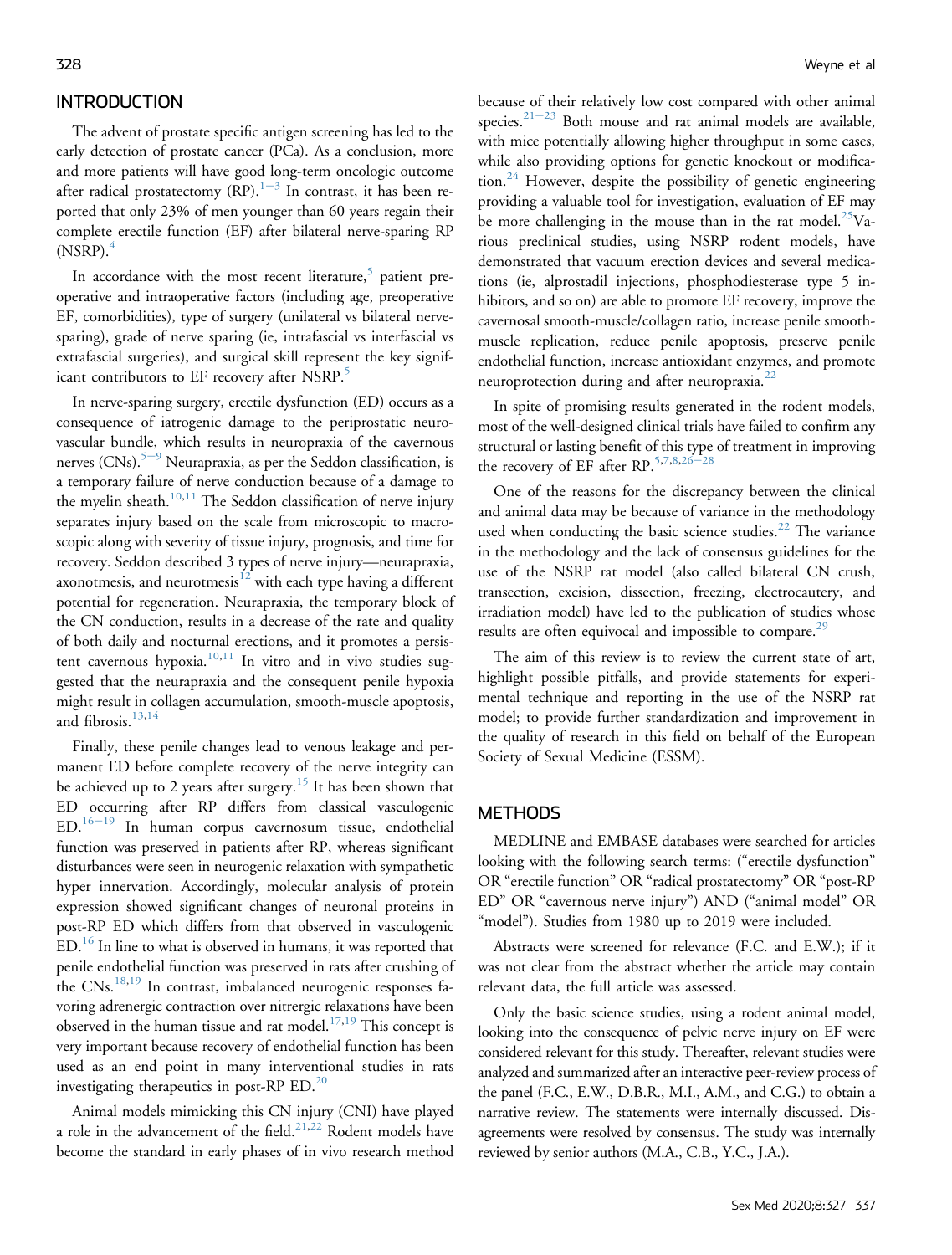Owing to the specific issue—basic science—Oxford 2011 Levels of Evidence criteria cannot be applied. However, ESSM statements on this topic will be provided in which we summarize the ESSM position on various aspects of the model.

Ethical board approval was not required for this work.

## GENERAL CONCEPTS OF TRANSLATIONAL RESEARCH—THE ANIMAL RESEARCH REPORTING IN VIVO EXPERIMENTS GUIDELINE

Statement #1: The ARRIVE check list should be completed and submitted with the manuscript. In particular, the strain, sex, weight, and age of animals always needs to be reported.

#### Evidence

The initial basis for addressing a clinical problem in an experimental setting is the selection of a valid model that corresponds to the human condition in etiology, pathophysiology, symptomatology, and response to therapeutic interventions.

The key to using any method or model is to understand its limits and what outcomes it measures, represents, and is able to forecast. For animal models, comparable biological processes or behaviors to signs, responses, or symptoms of human functions and disease, that is face validity, are important for translational research.[30](#page-8-1) In sexual arousal, penile erection is an example of a component of male sexual behavior that in several species share substantial physiological and biochemical events and for which methods exist that can be used to assess similar end points.<sup> $31–35$  $31–35$ </sup> Human clinical trials are regulated by authorities to reduce biases by patients and investigators, whereas corresponding controls do not seem to be extensively in effect in medical research with animals, that despite more objective end points, still is at risk for unconscious procedural errors. $36$  To increase the value of research processes with animals, we emphasize the concept that the ARRIVE (Animal Research Reporting In Vivo Experiments) guidelines and recommendations should be followed.<sup>[25](#page-7-17)</sup> In particular, the ARRIVE guidelines were developed to improve standards of reporting and ensure that the data from animal experiments can be fully evaluated and used. They consist of a 20-point checklist ([https://www.nc3rs.org.uk/sites/default/](https://www.nc3rs.org.uk/sites/default/files/documents/Guidelines/NC3Rs%20ARRIVE%20Guidelines%20Checklist%20(fillable).pdf)files/ [documents/Guidelines/NC3Rs%20ARRIVE%20Guidelines%](https://www.nc3rs.org.uk/sites/default/files/documents/Guidelines/NC3Rs%20ARRIVE%20Guidelines%20Checklist%20(fillable).pdf) [20Checklist%20\(](https://www.nc3rs.org.uk/sites/default/files/documents/Guidelines/NC3Rs%20ARRIVE%20Guidelines%20Checklist%20(fillable).pdf)fillable).pdf) of the essential information that should be included in publications reporting animal research. No study has so far examined how authors of publications involving CNI in rodent models adhered to the ARRIVE guidelines. However, there is a recent survey of 271 publications between 1999 and 2005, which involved the use of live rats, mice, and non-human primates, carried out in the UK and US publicly funded research establishments. This survey provided evidence that many peer-reviewed, animal research publications fail to report important information regarding animal demographics and experimental protocols.<sup>[37](#page-8-4)</sup> To mention some examples from this survey, 24% of studies did neither report the age nor the weight of animals, 12% of studies reported random allocation of animals to groups, 5.9% used investigator blinding to treatment, and in 4% of the studies, the statistical method was unclear.  $37$ 

#### Remarks

Similar potential deficiencies in animal research are noted in several medical areas, including sexual medicine, and correlations have been made between insufficient reporting and translational value.<sup>[36](#page-8-3)</sup> Few articles in the sexual medicine field have reported the use of the ARRIVE checklist.<sup>[38](#page-8-5)-[41](#page-8-5)</sup>This concept is very important because similar to humans, several mammals display —in aging or because of various diseases—signs of ED and alterations of important regulatory pathways of erection.<sup>24</sup> The lack of crucial information can prevent the correct evaluation of the final results obtained. The ARRIVE checklist should be completed and submitted with the manuscript involving animal models for radical retropubic prostatectomy.

## PHYSIOLOGICAL INVESTIGATIONS OF PENILE ERECTION—THE RAT ANIMAL MODEL

Extensive research suggests that regulatory mechanisms of penile erection exhibit substantial physiological, biochemical, and pharmacologic homologies among mammalian species, including humans. $31-33$  $31-33$  $31-33$  For example, human, monkey, rabbit, dog, rat, and mouse corpus cavernosum tissue that is precontracted to simulate penile flaccidity responds similarly via neuronal and endothelial signals with relevant nitric oxide (NO)-dependent relaxant "erection-simulating" responses.  $42-47$  $42-47$  $42-47$ Accordingly, a crucial role for the nitric oxide pathway in penile erection has been characterized in vivo during erections in various animals. $38,48-52$  $38,48-52$  $38,48-52$  $38,48-52$  However, peculiar species characteristics are also present. Hence, the selection of the correct animal model and the parameters to be tested is essential in transitional medicine (see the following sections).

## Measurement of Intracavernous and Corpus Spongiosum Pressure

Statement #2: The use of intracavernous pressure (ICP) registrations should be preferred to corpus spongiosum pressure (CSP) as an end point during erection.

Statement #3: The Methods section should clearly report if ICP or CSP was recorded.

### Evidence

The human corpus spongiosum is responsible for engorgement of the glans during the erection. The human bulbospongiosus muscle that surrounded the corpus spongiosum has an important role to propel semen during the expulsion phase of ejaculation.<sup>[53](#page-8-8)–[56](#page-8-8)</sup> In rats that have a peculiar anatomy of the penis with an almost 180° frontal flex of the glans, penile striated muscle activity is also essential to compress the erectile compartment to straighten the glans penis ("flips") to achieve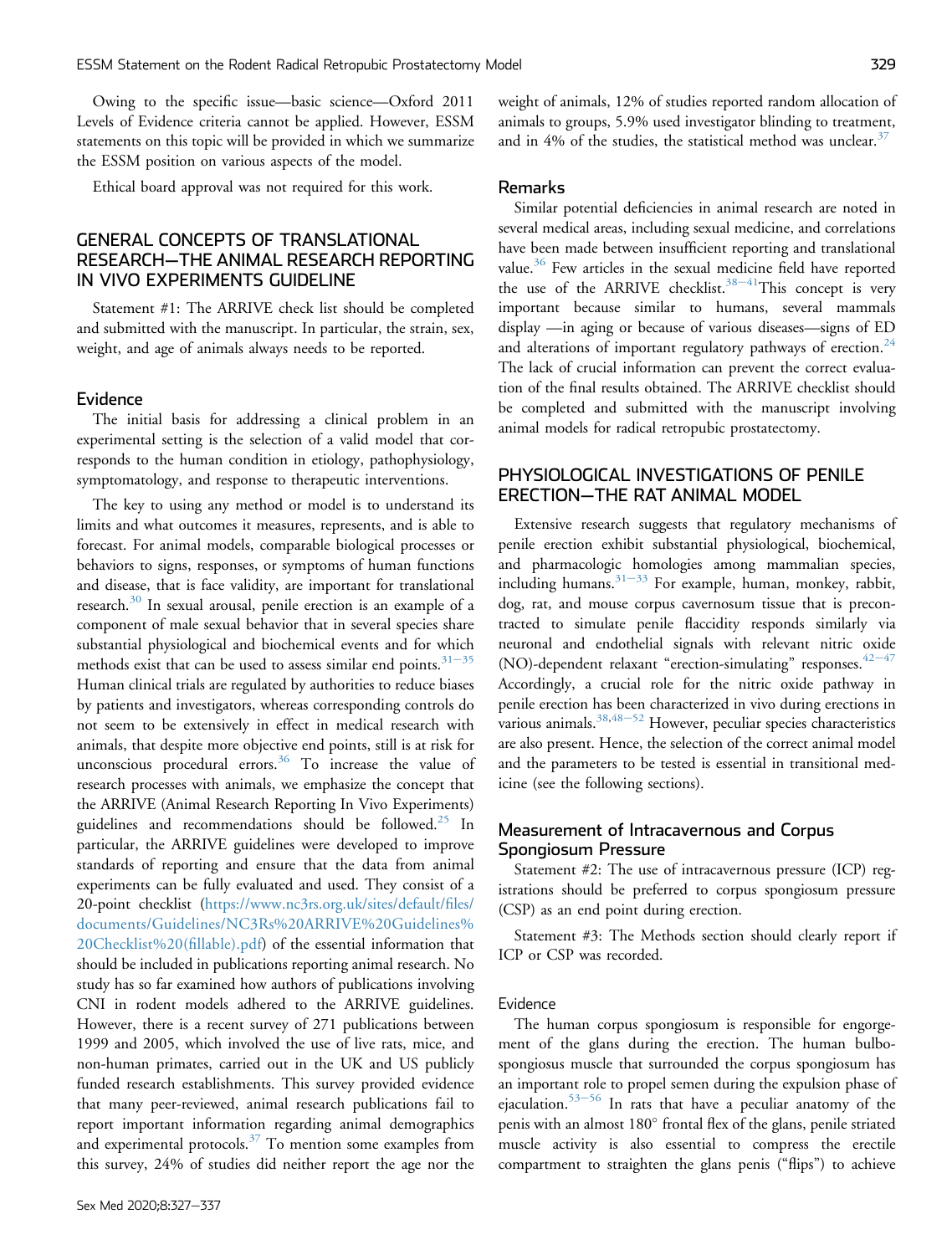intromission. $57$  After transection of the CN, the rat can still achieve erections of the glans.<sup>[57](#page-8-9)</sup> Furthermore, in contrast to humans, rats also use the bulbospongiosus muscle together with a well-developed rhabdosphincter to forcefully and rhythmically expel urine during micturition.<sup>[58](#page-8-10)-[60](#page-8-10)</sup> Consequently, significant pressure responses are recorded during rat micturition, and therefore, for the use of CSP registration in awake and freely moving rats, the behavioral context may need particular attention  $60$ 

## Remarks

Some investigators have studied CSP as an end point during erection. $61-63$  $61-63$  $61-63$  When compared with the corpora cavernosa, the corpus spongiosum has a less-firm tunica albuginea and arteriovenous shunts in the glans and may be considered to be a flow-through compartment with lower pressures during erection.<sup>64,[65](#page-9-2)</sup> Owing to this potential bias, the use of ICP registrations should be preferred to CSP as an endpoint during erection.

#### ICP and Mean Arterial Pressure

Statement #4: ICP should be normalized by mean arterial blood pressure (MAP); especially when vasoactive substances are used.

Statement #5: Detailed description of the method used to record ICP and MAP should be reported.

Statement #6: Exemplary and representative images of the ICP and MAP traces should be included in or attached to the manuscript.

#### Evidence

Activation of the pelvic nerve or the cavernous (penile) nerve by contact electrodes has been shown to induce analogous penile erections in monkeys, dogs, rabbits, rats, and mice that are recorded as characteristic changes in ICP. $66-69$  $66-69$  $66-69$  Correspondingly, in patients undergoing NSRP or penile surgery, stimulation of the neurovascular bundle posterolateral to the prostate induced subjectively assessed erections or penile tumescence, and activation of the CNs similarly caused visible erections that were correlated to simultaneous increases in ICP.<sup>[65](#page-9-2)[,70](#page-9-4)</sup> Hence, under these investigative conditions, techniques to study nerve-induced increases in ICP in animals seem to comprise appropriate translational models for humans.

ICP measurement in rodent can be achieved by implanting the tip of a recording catheter into the corpus cavernosum and connecting to a pressure transducer. $62$ 

To register ICP responses, commonly either the crura or the body of the corpus cavernosum is cannulated using either PE tubes or needles. However, few studies exist that compare the cannulation sites.<sup>[71](#page-9-6)</sup> The insertion of the catheter can be performed using a small needle connected to the end of the recording catheter or via an incision of the tunica albuginea of the penis, fixing it with a purse-string suture. Before and after the

insertion the catheter and the needle, if used, should be flushed with a solution containing heparin to avoid clots. There are no studies that have investigated differences in the outline of the experimental setup. To register systemic blood pressure, a large artery, commonly the aorta or the carotid artery, is cannulated using either PE tubes or needles filled with heparin.<sup>[72](#page-9-7)</sup>

#### Remarks

Because arterial blood pressure may affect ICP responses, a standard experimental setup should include procedures for simultaneous recording of pressures from the erectile compart-ment and central arteries.<sup>[73](#page-9-8)</sup> Consequently, the amplitude and/or area under curve of the erectile responses after electrical stimulation of the CN should be normalized by the MAP during the erectile response and reported as such.<sup>[64](#page-9-1)</sup> As ICP can be affected by hemodynamics, it is highly recommended that the ICP is adjusted by the MAP and reported as ICP/MAP especially when vasoactive substance are used. $73$  Exemplary traces of ICP and MAP are usually included in the manuscript as to provide the reader and reviewers with the option of assessing quality of registration/stimulation.[74](#page-9-9)

The authors should clearly report and describe the measures recorded during the experiment. These should include how many electrical stimulations were performed for each animal, the length of electrical stimulation, and if ICP mean or peak is used in the calculation. The authors should also clearly report the methodology and the instruments that were used during the experiment including: the site of (crura or corpora) the catheter insertion, the size and the material of the catheters used, the size of the needle used, the amount and the concentration of heparin that was administrated, and the instrument used for the crush and for how long the crush was performed. The version of recording machine and software used should be accurately described.

### Type of Rodent Models

Statement #7: Rodent models should be used to mimic post-RP ED. While mouse models might offer higher throughput and options for genetic modification, rat models might offer more ease of use for CN stimulation.

#### Evidence

The rat is the most commonly used species for in vivo studies of erection. Electrical stimulation of the CN can cause repro-ducible ICP responses after appropriate training.<sup>[29,](#page-8-0)[33](#page-8-12)[,75](#page-9-10)</sup> The rat bilaterally has a single CN that is readily identified running from the pelvic ganglion on the lateral side of the prostate [\(Figure 1\)](#page-4-0), whereas corresponding structures in humans are derived from a more diffuse nervous meshwork of the neurovascular bundle.<sup>[75](#page-9-10)-[77](#page-9-10)</sup> Behavioral, neurophysiological, and molecular biological or genetic procedures are conveniently available for multimodal investigations when using rats, and animal purchase, housing, and maintenance costs are relatively low. While mice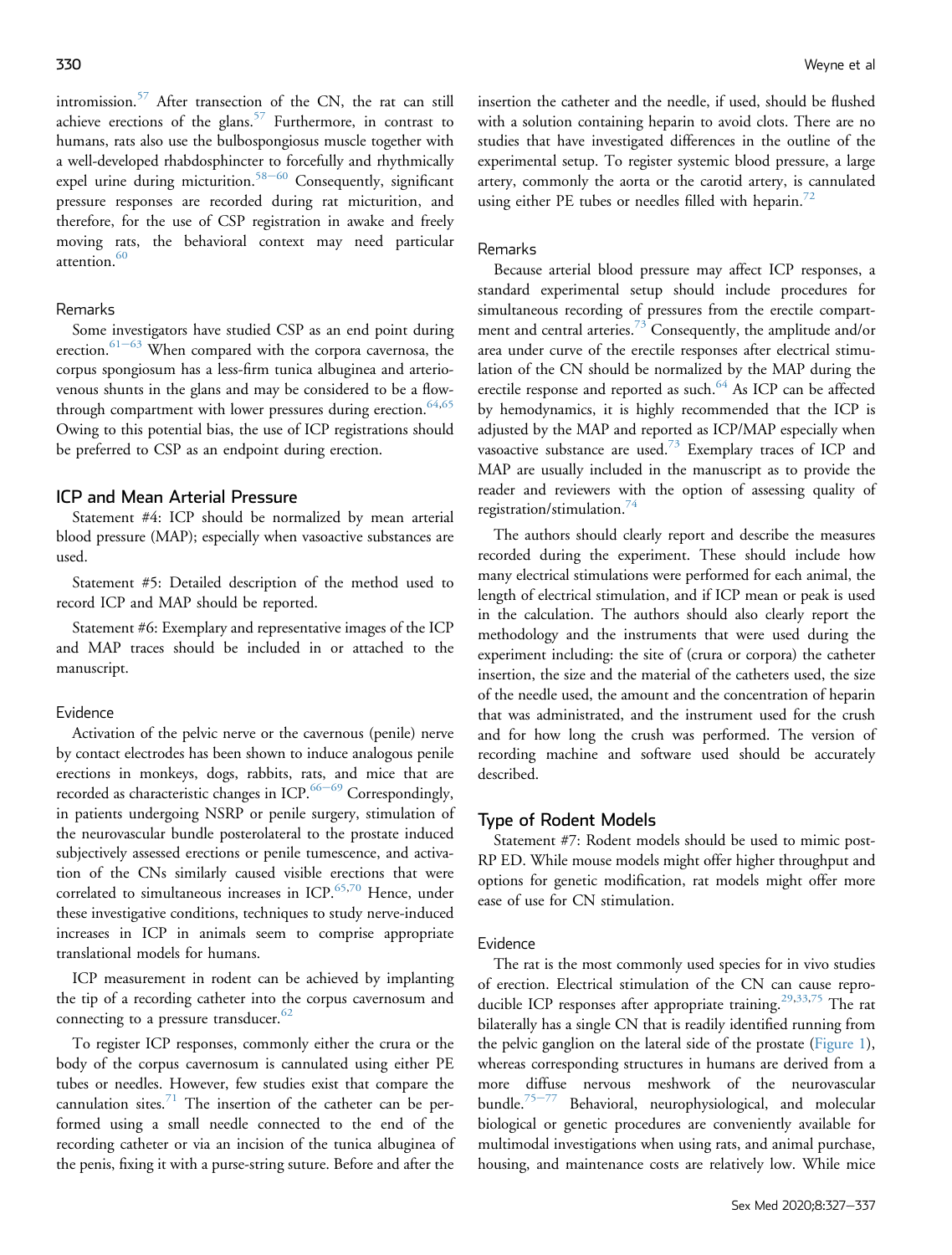<span id="page-4-0"></span>

Figure 1. Rat cavernous nerve stimulation.  $CN =$  cavernous nerve;  $MPG =$  major pelvic ganglion.

might offer a higher experimental throughput in some cases, the CN stimulation as well as the ICP recording might be easily achieved in the rat model. $33,78$  $33,78$  It should be noted that the rat is reported to exhibit ancillary penile innervation from the major pelvic ganglion, which accounts for around 45% of ICP responses to supraspinal stimuli after  $CN$  transection.<sup>[76](#page-9-12)</sup> These ancillary nerves are not damaged in the rat model of RP.

#### Remark

The lack of damage to these ancillary nerves represents an element to be considered in the design of the experiment representing a possible source of bias. However, there are no studies that have tested the long-term effect of the ancillary nerves on the EF of the rat.

## Parameters for CN Electrical Stimulation

Statement #8: Detailed description of the parameters for CN electrical stimulation, including: pulse duration, frequency, duration of stimulation, voltage and rest period, should be reported.

Statement #9: The most commonly agreed parameter ranges for cavernous nerve stimulation in rats are pulse duration,  $0.5$  ms-1 ms, frequency,  $10-20$  Hz; duration of stimulation, 30-60 seconds; voltage, 2.5-8V (L4). Frequency- or voltageresponse curves should be established to manifest optimal and suboptimal stimulation parameters. Rest periods of at least  $5-10$  minutes between subsequent stimulations should be applied. We recommend using these parameters to improve comparability between studies.

#### Evidence

Most researchers have reported the stimulus in volts and values ranged from 1 to  $15V^{75,79-81,71,82,83}$  $15V^{75,79-81,71,82,83}$  $15V^{75,79-81,71,82,83}$  $15V^{75,79-81,71,82,83}$  $15V^{75,79-81,71,82,83}$  $15V^{75,79-81,71,82,83}$  $15V^{75,79-81,71,82,83}$  Other groups have reported the intensity of the current (ampere) for characterizing the procedure of nerve activation, and this parameter ranged between  $0.5-10$  mA.<sup>[71](#page-9-6),[84](#page-9-14)-[86](#page-9-14)</sup> The frequencies (Hertz) of the stimuli used by the aforementioned research groups varied between 1 and 30 Hz. Optimal (maximal) ICP responses are generally reported around 6–7.5 V or 1.5 mA and between 10 and 20 Hz.<sup>79,[71](#page-9-6)[,84,](#page-9-14)[87](#page-9-15)</sup> Ideally, a voltage-response or intensity-response or frequencyresponse curve is produced to depict erectile responses elicited at several electrical stimulation parameters as this may yield interesting information on the erectile effect a compound/device may produce (at low-, intermediate-, or high-stimulation parameters). Another parameter of interest for nerve stimulation is the width (or duration) of the single pulse to differentiate the threshold for activation of different types of nerves.<sup>[88](#page-9-16)</sup> This parameter is reported to vary from 0.05 to 5 ms.  $80,81,71,84-87,89$  $80,81,71,84-87,89$  $80,81,71,84-87,89$  $80,81,71,84-87,89$  $80,81,71,84-87,89$  Considering settings for optimal stimulation of the vagus nerve in rats, CN activation in dogs, or these used for intraoperative activation of the CN in humans, a pulse width around 0.2 ms is probably appropriate for rodent ICP models.<sup>65[,90](#page-9-19)–[93](#page-9-19)</sup> In the mouse ICP model,  $0.5-6V$ ,  $5-20$  Hz, and pulse durations of  $1-5$  ms have been used to activate the  $CN$ .<sup>[66](#page-9-3),[94](#page-10-0)</sup> Maximal ICP responses were reported at  $3V$ and 15  $Hz<sup>66</sup>$ 

#### Remarks

A quite high variability of electrical stimulation parameters used by different research groups has been reported. This may in part be related to the type of stimulators used whether the voltage or the current can be regulated. For voltage stimulators, the resistance of the electrode may affect the intensity of the current needed to activate the nerve. Conversely, stimulators that adjust for the resistance in the electrode delivers stable currents for nerve activation.<sup>65</sup> We recommend using the most commonly used parameters (outlined previously) to improve comparability between studies.

#### Site for CN Electrical Stimulation

Statement #10: The author should clearly report if a unilateral or bilateral CN stimulation were performed.

Statement #11: The author should clearly report the location of nerve stimulation that is proximally or distal to the point of the nerve damage.

#### Evidence

Recording erections with a video camera, Quinlan et al  $^{75}$  $^{75}$  $^{75}$ observed better responses upon bilateral stimulation of the CN as compared with unilateral nerve activation. Even so, most of the following studies have implemented unilateral stimulation of the CN, and it may be discussed if the neurovascular mechanisms responsible for ICP responses are fully activated under such conditions, hence the advantage of performing a response curve to several electrical stimulation parameters to reach maximal response. As reported by registration of ICP in dogs, unilateral stimulation of the CN induced full erection of both the corpora cavernosa even if the ICP responses were achieved faster by bilateral stimulation.<sup>91</sup>

#### Remarks

Unilateral CN stimulation may give false low-filling values for tumescence and possibly display a delayed onset of the veno-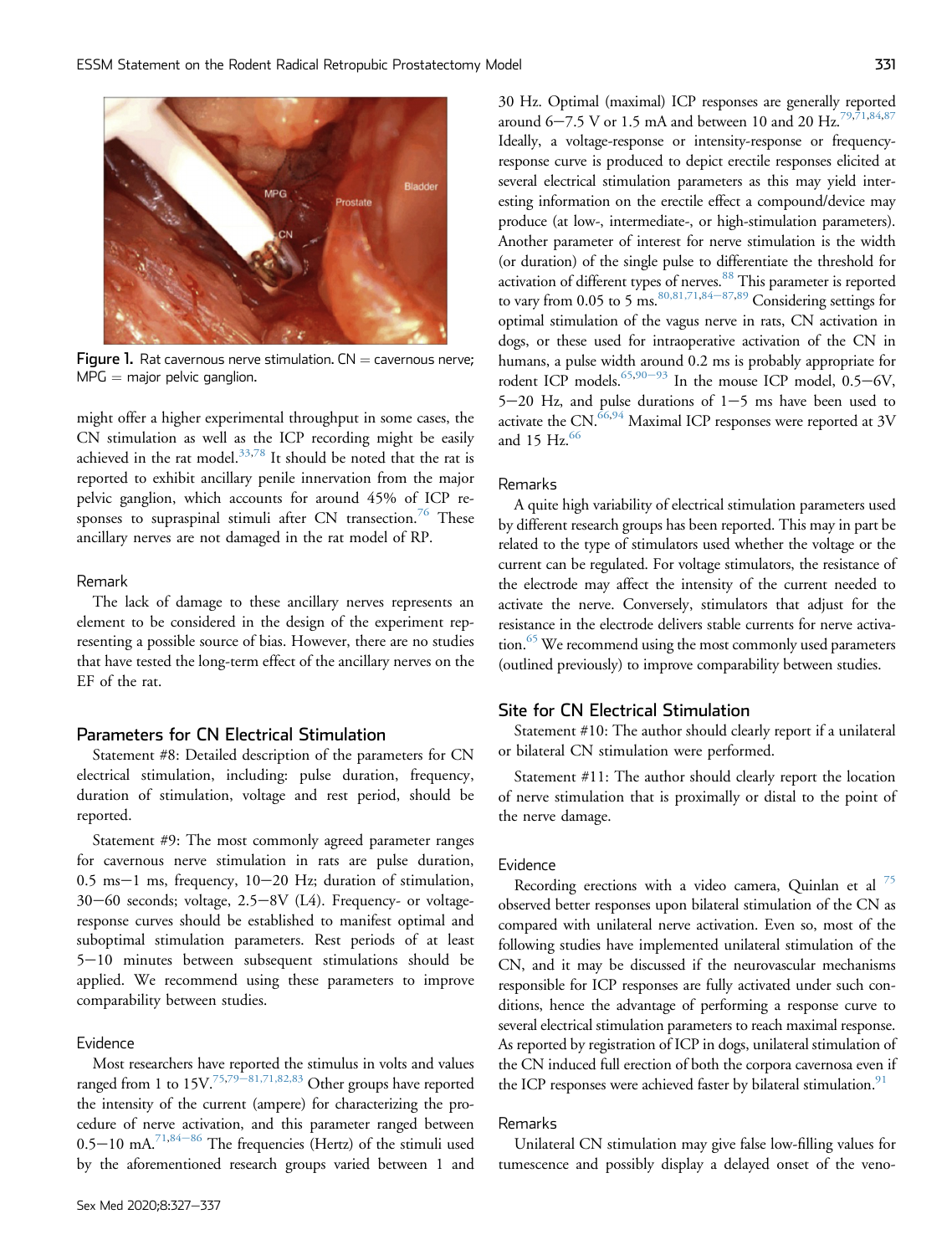<span id="page-5-0"></span>Table 1. Methods of rat nerve injury

| Method of nerve injury  | Comment                                                                                      | Details                                                                                                           | Reference |
|-------------------------|----------------------------------------------------------------------------------------------|-------------------------------------------------------------------------------------------------------------------|-----------|
| Crush CN injury         | Resembling nerve sparing RP                                                                  | Crushing CN by applying instrument distal of<br>MPG (eq, forceps $3 \times 15$ seconds or<br>hemostat 3 minutes). | 5         |
| Excision CN injury      | Resembling non-nerve sparing RP                                                              | Segment of CN is removed, resulting in a gap<br>between nerve endings.                                            | 92        |
| Transection CN injury   | Resembling non-nerve sparing RP                                                              | Division of CN, nerve endings remain<br>close by.                                                                 | 95        |
| Unilateral nerve injury | Nerve sprouting and maintenance of<br>erections from contralateral side are<br>disadvantages | 1 CN injured, other unharmed.                                                                                     | 70        |
| Bilateral nerve injury  | Considered to be the gold standard and most<br>reliable to study erectile function recovery  | Both CN are injured.                                                                                              | 70        |
| Stretching injury       | Difficult to standardize                                                                     | Nerve is dissected and held under traction.                                                                       | 96        |
| Freezing injury         | Unnatural method of injury                                                                   | CN is frozen with contact to dry ice or<br>thermocoupling probe.                                                  | 32        |
| Dissecting injury       | Difficult to standardize                                                                     | CN is dissected around the prostate and<br>isolated without deliberately injuring.                                | 33        |

 $CN =$  cavernous nerve; MPG  $=$  major pelvic ganglion; RP  $=$  radical prostatectomy.

occlusive mechanisms. It must be noted, however, that most of the studies currently performed in rats use unilateral nerve stimulation. The unilateral CNI model can serve as its own control; the injured and sham groups are in the same animal at the same time, while having the disadvantage of potential compensatory action of the intact nerve. More importantly, the location of nerve stimulation that is proximally or distal to the point of nerve damage nerve damage could influence the ICP response. An electrical stimulation proximal to the point of nerve damage evaluates both the component of nerve damage and those of damage to erectile tissue. Distal nerve damage stimulation evaluates only the component of erectile tissue by bypassing nerve damage.

#### Type of CNI

Statement #12: Bilateral and not unilateral CNI should be considered as the standard animal model for human RP.

Statement #13: Detailed description of the parameters for CNI including mode of injury (crush, transection, cold, heat,), type of instrument used, and duration of injury and should be reported for the purpose of reproducibility of the model.

#### Evidence

Both unilateral and bilateral CNI models have been used to study ED and are believed to imitate the condition in humans after RP. Various types of CNI have been studied in rodent models, especially rats.<sup>78</sup> These models were stratified by the type and extent of injury. Various types of injury techniques such as stretching, crushing, freezing, transecting, dissecting, and excising the CN as well as unilateral vs bilateral CNI have been described $^2$ [\(Table 1](#page-5-0)). Crushing of CNs is most commonly used to mimic the nerve injury that occurs when using the NSRP technique.<sup>22</sup> On the other hand, transection and excision of the CNs are mostly

used to mimic RP without nerve-sparing procedure.<sup>29</sup> The crush injury model involves various mechanical compressions of the CN over varying periods of compression time.<sup>6,[26](#page-7-20)[,72](#page-9-7)[,95](#page-10-1)</sup> The crushing can be induced by several instruments (forceps, hemostatic, or bulldog clamps, microserrefine serrated or not).It is not clear if the instrument used or the timing of the crush can induce any difference in the magnitude and consistency of provoked  $ED.^{71}$  $ED.^{71}$  $ED.^{71}$ Transection injury consists of direct division of the CN, whereas excision CNI implicates the removal of a segment of CN.<sup>96</sup> CNI can be applied unilaterally or bilaterally.

#### Remarks

In unilateral nerve injury models, mimicking unilateral NSRP, the nerve supply is partly preserved and therefore penile elections partly maintained.<sup>[76](#page-9-12)</sup> Furthermore, compensatory nerve sprouting from the intact contralateral CN is believed to occur.<sup>[10](#page-7-3)</sup> In unilateral injury models, the contralateral side is often used as a control, but as mentioned, contralateral sprouting can confound experimental interpretation.<sup>[10](#page-7-3)</sup> Because of these reasons, bilateral and not unilateral CNI is considered as the standard model. $22,78$  $22,78$ 

#### Limitations

Statement #14: Rodent models for erectile dysfunction after NSRP used in experimental studies present important limitations when compared with the clinical settings. These limitations should be reported.

Statement #15: The author should consider a possible source of discrepancy between basic science studies and the clinical practice. The limitations are as follows: the age of the rat involved in the experiment, the absence of rat comorbidities, and the spontaneous recovery of erectile function of the rat after 6 months.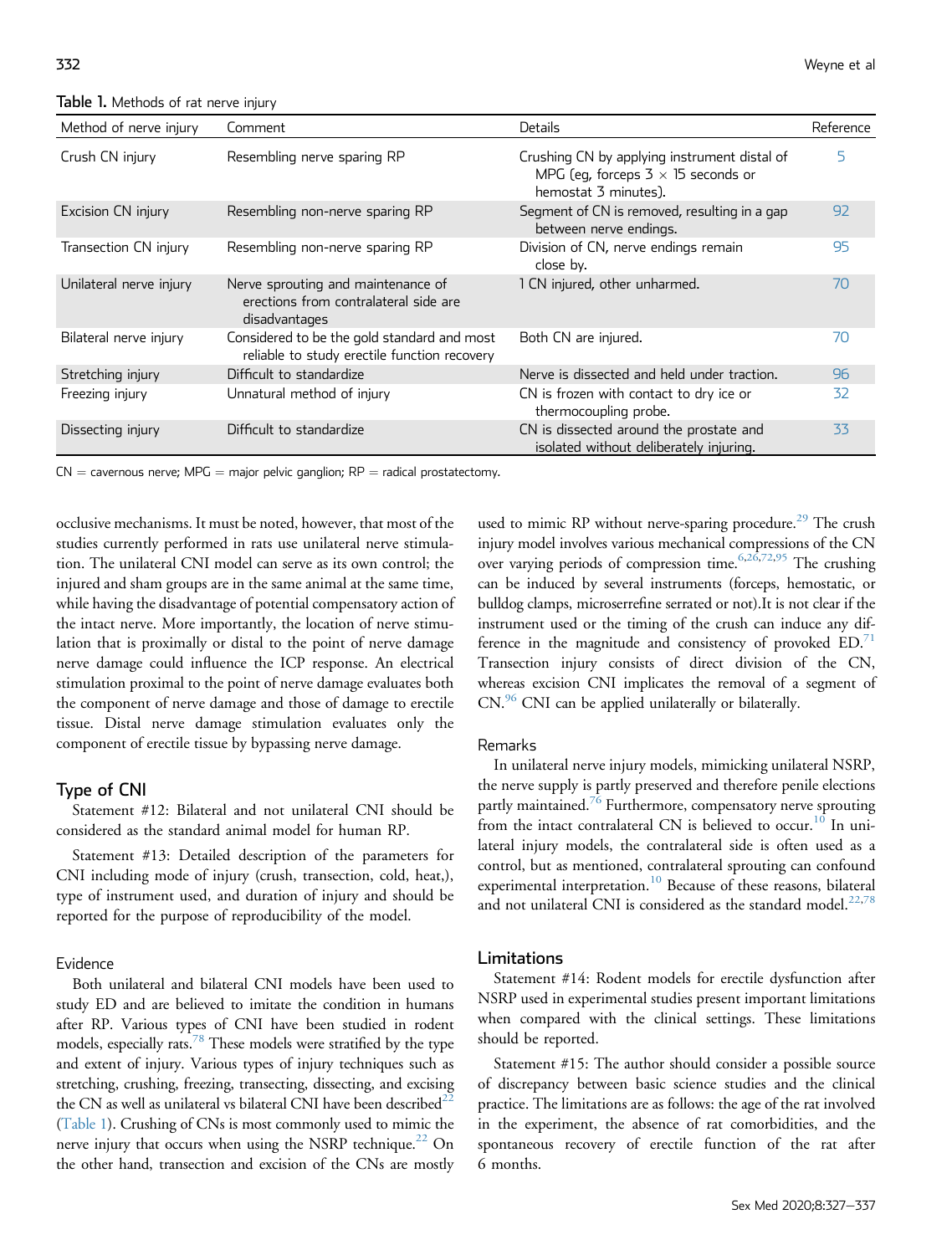#### Evidence

For rat animal studies, male rats between the age of 10 and 12 weeks or weighing between 300 and 400 grams are generally used.<sup>[29](#page-8-0),[22](#page-7-15)</sup> It has been criticized that the age of these rats corresponds with adolescence in humans and not middle-aged men such as typically seen in patients with PCa  $.^{97}$  $.^{97}$  $.^{97}$  Days or months after the CN injuries, the EF is evaluated as per the Quinlan et al<sup>[75](#page-9-10)</sup> model by the electrical stimulation of the injured nerve.<sup>98</sup> In rodent studies, the exact time frame in which maximal nerve regeneration and EF recovery occurs is not uniformly agreed upon. Commonly, EF is evaluated 4 weeks after nerve injury in rats because it is generally believed to represent the 2-year time in humans.<sup>[99](#page-10-5)</sup> Indeed, in humans, EF continues to improve up to 24 months after RP.[100](#page-10-6) As early as 1 day and up to a week after CN crush, only  $30-40\%$  of axons survive and maximal ICP response to CN stimulation are 4 times lower than in control animals.[101,](#page-10-7)[102](#page-10-8) It has been shown that EF is decreased 48 hours after bilateral crush CNI and starts to recover at 60 days after injury.<sup>[103](#page-10-9)</sup> Spontaneous complete recovery of EF has been seen 6 months after bilateral CN crush injury after injury.<sup>[104](#page-10-10)</sup>

Rodent models have been used to study pathophysiologic mechanisms and assorted pharmacologic, surgical, and regenerative treatments.[22](#page-7-15) Several preclinical and translational studies have shown a benefit of penile rehabilitation therapies such as phosphodiesterase type 5 inhibitor/GC activator treatment, $105$ immunomodulation, neurotrophic factor administration, and regenerative medicine options such as stem cell therapy in animals.[22](#page-7-15) However, most of these approaches have either failed clinical translation or have yet to be studied in human subjects. $11$ 

## Remarks

The reason of these clinical translation failures may lie in the limits that characterize the CNI model and in the design bias which can occur in basic science studies:

- 1) The EF evaluation in rats is performed by an objective method (ICP evaluation, electrical stimulation of CN) and, on the other hand, in the clinical practice the evaluation is performed via questionnaires. $\frac{11}{11}$  $\frac{11}{11}$  $\frac{11}{11}$
- 2) As mentioned, there are reports that the ancillary nerves provide more than 50% of the proerectile innervation to the rat penis.<sup>[76](#page-9-12)</sup> These ancillary nerves remain unaffected in the CNI model, and it is unclear if this might have an impact on the severity of ED in rats compared with humans. More important, the CNI mimics a "perfect "bilateral intrafacial nerve-sparing procedure difficult to perform in all the patients in the clinical setting.
- 3) The CNI studies, commonly use 10- to 12-week-old and thus healthy young rats without any baseline  $ED.^{29,22}$  $ED.^{29,22}$  $ED.^{29,22}$  $ED.^{29,22}$ . This does not reflect the current clinical landscape. Patients with PCa are commonly older than 50 years of age and may be suffering from different comorbidities (diabetes, cardiovascular disease) which cause baseline ED and can impair nerve repair mech-anisms after the NSRP.<sup>[15](#page-7-8)</sup> This discrepancy between basic

science studies and the clinical practice is illustrated in several clinical studies which showed that young patients without comorbidities have a better recovery of EF after NSRP compared with other patients.<sup>5,[8](#page-7-19)[,106](#page-10-12)</sup> Moreover, preoperative EF and Carlson Comorbidity Index are considered indepen-dent predictors for EF recovery.<sup>[15](#page-7-8)</sup>

- 4) The spontaneous recovery of EF in the CNI rat model<sup>[104](#page-10-10)</sup> has important scientific-translational consequences. Indeed, this model can only be used to assess if a treatment can modify the time to return of EF recovery. Conversely, this model cannot be used to test if there is an absolute variation in terms of EF recovery rate between 2 or several treatments. The spontaneous recovery of EF in the CNI rat model should be considered as one of the major limitations of this model.
- 5) Several studies in this field lack high quality and correct in vitro experimental methodology. Describing the various in vitro techniques in detail is beyond the intent of this ESSM statement; however, we provided more information on the different available in vitro methods (such as common stainings and marker proteins) to assess fibrosis, neural, and endothelial in tissues in the supplementary data [\(supplementary data -Table 1\)](#page-10-13)

## **CONCLUSION**

Today, the rat is commonly used as an animal model to mimic post-RP ED by bilaterally crushing the CNs. In this document, we provided ESSM statements for the correct and reproducible use of this CNI model. We hope to increase comparability between reports which could advance the field as a whole. It must be noted that this model has its limitations. This may help to narrow the gap between preclinical studies and their translation in clinical practice.

Corresponding Author: Fabio Castiglione, MD, PhD, Departement of Urology, University College London Hospital, 16-18 Westmoreland St, Marylebone, London W1G 8PH. Tel: þ447460050365; E-mail: [dr.castiglione.fabio@gmail.com](mailto:dr.castiglione.fabio@gmail.com)

Conflict of Interest: The authors report no conflicts of interest.

Funding: None.

## STATEMENT OF AUTHORSHIP

#### Category 1

- (a) Conception and Design Fabio Castiglione; Emmanuel Weyne; Marcus M. Ilg
- (b) Acquisition of Data Fabio Castiglione; Emmanuel Weyne; Marcus M. Ilg (c) Analysis and Interpretation of Data
- Delphine Behr Roussel; Fabio Castiglione; Emmanuel Weyne; Marcus M. Ilg

#### Category 2

(a) Drafting the Article Delphine Behr Roussel; Fabio Castiglione; Marcus M. Ilg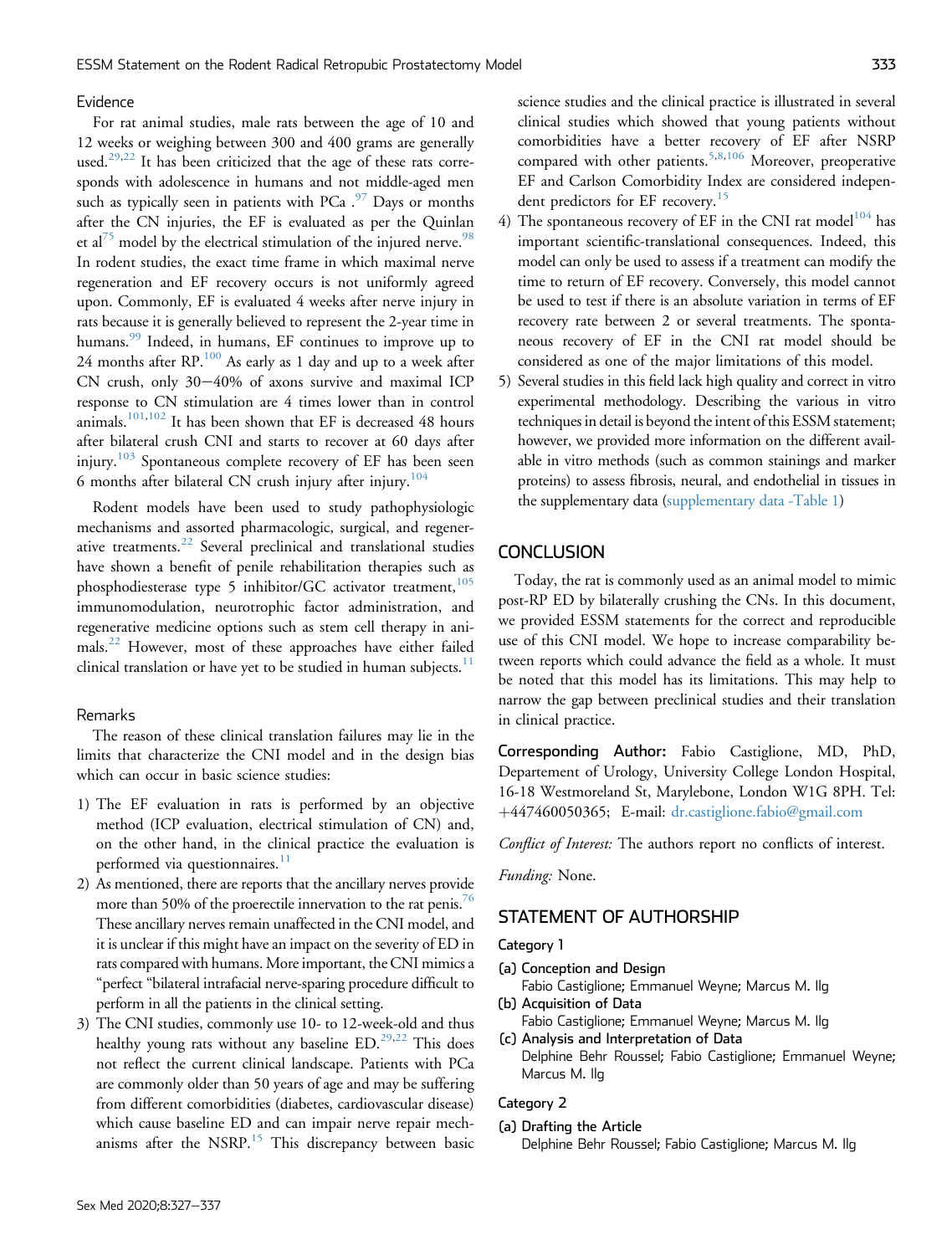(b) Revising It for Intellectual Content Maarten Albersen; Onur Omer Cakir; Giovanni Corona; Yacov Reisman; Javier Angulo

## Category 3

(a) Final Approval of the Completed Article Giovanni Corona; Yacov Reisman; Asif Muneer

## **REFERENCES**

- <span id="page-7-0"></span>1. [Filson CP, Shelton JB, Tan H-J, et al. Expectant management](http://refhub.elsevier.com/S2050-1161(20)30083-0/sref1) [of veterans with early-stage prostate cancer.](http://refhub.elsevier.com/S2050-1161(20)30083-0/sref1) Cancer 2016; [122:626-633.](http://refhub.elsevier.com/S2050-1161(20)30083-0/sref1)
- 2. [Villa L, Capitanio U, Briganti A, et al. The number of cores](http://refhub.elsevier.com/S2050-1161(20)30083-0/sref2) [taken in patients diagnosed with a single microfocus at initial](http://refhub.elsevier.com/S2050-1161(20)30083-0/sref2) [biopsy is a major predictor of insigni](http://refhub.elsevier.com/S2050-1161(20)30083-0/sref2)ficant prostate cancer. [J Urol 2013;189:854-859](http://refhub.elsevier.com/S2050-1161(20)30083-0/sref2).
- 3. [Capitanio U, Suardi N, Matloob R, et al. Staging lymphade](http://refhub.elsevier.com/S2050-1161(20)30083-0/sref3)[nectomy in renal cell carcinoma must be extended: a sensi](http://refhub.elsevier.com/S2050-1161(20)30083-0/sref3)tivity curve analysis. [BJU Int 2013;111:412-418](http://refhub.elsevier.com/S2050-1161(20)30083-0/sref3).
- <span id="page-7-1"></span>4. [Haglind E, Carlsson S, Stranne J, et al. Urinary Incontinence](http://refhub.elsevier.com/S2050-1161(20)30083-0/sref4) [and erectile dysfunction after Robotic versus open radical](http://refhub.elsevier.com/S2050-1161(20)30083-0/sref4) [prostatectomy: a Prospective, Controlled, Nonrandomised](http://refhub.elsevier.com/S2050-1161(20)30083-0/sref4) trial. [Eur Urol 2015;68:216-225.](http://refhub.elsevier.com/S2050-1161(20)30083-0/sref4)
- <span id="page-7-2"></span>5. [Salonia A, Castagna G, Capogrosso P, et al. Prevention and](http://refhub.elsevier.com/S2050-1161(20)30083-0/sref5) [management of post prostatectomy erectile dysfunction.](http://refhub.elsevier.com/S2050-1161(20)30083-0/sref5) [Transl Androl Urol 2015;4:421-437.](http://refhub.elsevier.com/S2050-1161(20)30083-0/sref5)
- <span id="page-7-21"></span>6. [Matsui H, Sopko NA, Hannan JL, et al. M1 Macrophages are](http://refhub.elsevier.com/S2050-1161(20)30083-0/sref6) [Predominantly Recruited to the major pelvic ganglion of the](http://refhub.elsevier.com/S2050-1161(20)30083-0/sref6) [rat following cavernous nerve injury.](http://refhub.elsevier.com/S2050-1161(20)30083-0/sref6) J Sex Med 2017;14:187- [195.](http://refhub.elsevier.com/S2050-1161(20)30083-0/sref6)
- <span id="page-7-18"></span>7. [Weyne E, Castiglione F, Van der Aa F, et al. Landmarks in](http://refhub.elsevier.com/S2050-1161(20)30083-0/sref7) [erectile function recovery after radical prostatectomy.](http://refhub.elsevier.com/S2050-1161(20)30083-0/sref7) Nat [Rev Urol 2015;12:289-297.](http://refhub.elsevier.com/S2050-1161(20)30083-0/sref7)
- <span id="page-7-19"></span>8. [Castiglione F, Ralph DJ, Muneer A. Surgical techniques for](http://refhub.elsevier.com/S2050-1161(20)30083-0/sref8) [Managing post-prostatectomy erectile dysfunction.](http://refhub.elsevier.com/S2050-1161(20)30083-0/sref8) Curr Urol [Rep 2017;18:90](http://refhub.elsevier.com/S2050-1161(20)30083-0/sref8).
- 9. [Vignozzi L, Filippi S, Morelli A, et al. Cavernous neurotomy in](http://refhub.elsevier.com/S2050-1161(20)30083-0/sref9) [the rat is associated with the onset of an overt condition of](http://refhub.elsevier.com/S2050-1161(20)30083-0/sref9) hypogonadism. [J Sex Med 2009;6:1270-1283](http://refhub.elsevier.com/S2050-1161(20)30083-0/sref9).
- <span id="page-7-3"></span>10. [Weyne E, Mulhall J, Albersen M. Molecular pathophysiology](http://refhub.elsevier.com/S2050-1161(20)30083-0/sref10) [of cavernous nerve injury and identi](http://refhub.elsevier.com/S2050-1161(20)30083-0/sref10)fication of strategies for [nerve function recovery after radical prostatectomy.](http://refhub.elsevier.com/S2050-1161(20)30083-0/sref10) Curr [Drug Targets 2015;16:459-473.](http://refhub.elsevier.com/S2050-1161(20)30083-0/sref10)
- <span id="page-7-4"></span>11. [Fode M, Ohl DA, Ralph D, et al. Penile rehabilitation after](http://refhub.elsevier.com/S2050-1161(20)30083-0/sref11) [radical prostatectomy: what the evidence really says.](http://refhub.elsevier.com/S2050-1161(20)30083-0/sref11) BJU Int [2013;112:998-1008.](http://refhub.elsevier.com/S2050-1161(20)30083-0/sref11)
- <span id="page-7-5"></span>12. [Kaya Y, Sarikcioglu L. Sir Herbert Seddon \(1903-1977\) and his](http://refhub.elsevier.com/S2050-1161(20)30083-0/sref12) classifi[cation scheme for peripheral nerve injury. Vol. 31,](http://refhub.elsevier.com/S2050-1161(20)30083-0/sref12) Child'[s nervous system : ChNS.](http://refhub.elsevier.com/S2050-1161(20)30083-0/sref12) Official Journal Int Soc [Pediatr Neurosurg Germany 2015:177-180](http://refhub.elsevier.com/S2050-1161(20)30083-0/sref12).
- <span id="page-7-6"></span>13. [Milenkovic U, Albersen M, Castiglione F. The mechanisms and](http://refhub.elsevier.com/S2050-1161(20)30083-0/sref13) [potential of stem cell therapy for penile](http://refhub.elsevier.com/S2050-1161(20)30083-0/sref13) fibrosis. Nat Rev Urol [2019;16:79-97.](http://refhub.elsevier.com/S2050-1161(20)30083-0/sref13)
- <span id="page-7-7"></span>14. [Castiglione F, Bergamini A, Bettiga A, et al. Perioperative](http://refhub.elsevier.com/S2050-1161(20)30083-0/sref14) [betamethasone treatment reduces signs of bladder](http://refhub.elsevier.com/S2050-1161(20)30083-0/sref14)

[dysfunction in a rat model for neurapraxia in female urogenital](http://refhub.elsevier.com/S2050-1161(20)30083-0/sref14) surgery. [Eur Urol 2012;62:1076-1085](http://refhub.elsevier.com/S2050-1161(20)30083-0/sref14).

- <span id="page-7-8"></span>15. [Briganti A, Di Trapani E, Abdollah F, et al. Choosing the best](http://refhub.elsevier.com/S2050-1161(20)30083-0/sref15) [candidates for penile rehabilitation after bilateral nerve](http://refhub.elsevier.com/S2050-1161(20)30083-0/sref15)[sparing radical prostatectomy.](http://refhub.elsevier.com/S2050-1161(20)30083-0/sref15) J Sex Med 2012;9:608-617.
- <span id="page-7-9"></span>16. [Karakus S, Musicki B, Burnett AL. Phosphodiesterase type 5](http://refhub.elsevier.com/S2050-1161(20)30083-0/sref16) [in men with vasculogenic and post-radical prostatectomy](http://refhub.elsevier.com/S2050-1161(20)30083-0/sref16) [erectile dysfunction: is there a molecular difference?](http://refhub.elsevier.com/S2050-1161(20)30083-0/sref16) BJU Int [2018;122:1066-1074.](http://refhub.elsevier.com/S2050-1161(20)30083-0/sref16)
- <span id="page-7-12"></span>17. [Martinez-Salamanca JI, La Fuente JM, Fernandez A, et al.](http://refhub.elsevier.com/S2050-1161(20)30083-0/sref17) [Nitrergic function is lost but endothelial function is preserved](http://refhub.elsevier.com/S2050-1161(20)30083-0/sref17) [in the corpus cavernosum and penile resistance arteries of](http://refhub.elsevier.com/S2050-1161(20)30083-0/sref17) [men after radical prostatectomy.](http://refhub.elsevier.com/S2050-1161(20)30083-0/sref17) J Sex Med 2015;12:590- [599.](http://refhub.elsevier.com/S2050-1161(20)30083-0/sref17)
- <span id="page-7-10"></span>18. [Martínez-Salamanca JI, Zurita M, Costa C, et al. Dual Strategy](http://refhub.elsevier.com/S2050-1161(20)30083-0/sref18) [with oral phosphodiesterase type 5 inhibition and intra](http://refhub.elsevier.com/S2050-1161(20)30083-0/sref18)[cavernosal Implantation of Mesenchymal stem cells is Su](http://refhub.elsevier.com/S2050-1161(20)30083-0/sref18)[perior to Individual approaches in the recovery of erectile and](http://refhub.elsevier.com/S2050-1161(20)30083-0/sref18) [cavernosal functions after cavernous nerve injury in rats.](http://refhub.elsevier.com/S2050-1161(20)30083-0/sref18) [J Sex Med 2016;13:1-11.](http://refhub.elsevier.com/S2050-1161(20)30083-0/sref18)
- <span id="page-7-11"></span>19. [Martinez-Salamanca JI, La Fuente JM, Martinez-](http://refhub.elsevier.com/S2050-1161(20)30083-0/sref19)[Salamanca E, et al. alpha1A-Adrenergic Receptor Antagonism](http://refhub.elsevier.com/S2050-1161(20)30083-0/sref19) [improves erectile and cavernosal responses in rats with](http://refhub.elsevier.com/S2050-1161(20)30083-0/sref19) [cavernous nerve injury and Enhances neurogenic responses in](http://refhub.elsevier.com/S2050-1161(20)30083-0/sref19) [human corpus cavernosum from patients with erectile](http://refhub.elsevier.com/S2050-1161(20)30083-0/sref19) [dysfunction Secondary to radical prostatectomy.](http://refhub.elsevier.com/S2050-1161(20)30083-0/sref19) J Sex Med [2016;13:1844-1857.](http://refhub.elsevier.com/S2050-1161(20)30083-0/sref19)
- <span id="page-7-13"></span>20. [Soebadi MA, Moris L, Castiglione F, et al. Advances in stem](http://refhub.elsevier.com/S2050-1161(20)30083-0/sref20) [cell research for the treatment of male sexual dysfunctions.](http://refhub.elsevier.com/S2050-1161(20)30083-0/sref20) [Curr Opin Urol 2016;26:129-139](http://refhub.elsevier.com/S2050-1161(20)30083-0/sref20).
- <span id="page-7-14"></span>21. [Di Trapani E, Nini A, Locatelli I, et al. Development of the](http://refhub.elsevier.com/S2050-1161(20)30083-0/sref21) first [model of radical prostatectomy in the mouse: a feasibility](http://refhub.elsevier.com/S2050-1161(20)30083-0/sref21) study. [Eur Urol 2018;73:482-484](http://refhub.elsevier.com/S2050-1161(20)30083-0/sref21).
- <span id="page-7-15"></span>22. [Haney NM, Nguyen HMT, Honda M, et al. Bilateral cavernous](http://refhub.elsevier.com/S2050-1161(20)30083-0/sref22) [nerve crush injury in the rat model: a Comparative review of](http://refhub.elsevier.com/S2050-1161(20)30083-0/sref22) pharmacologic interventions. [Sex Med Rev 2018;6:234-241.](http://refhub.elsevier.com/S2050-1161(20)30083-0/sref22)
- 23. [Füllhase C, Russo A, Castiglione F, et al. Spinal cord FAAH in](http://refhub.elsevier.com/S2050-1161(20)30083-0/sref23) [normal micturition control and bladder overactivity in awake](http://refhub.elsevier.com/S2050-1161(20)30083-0/sref23) rats. [J Urol 2013;189:2364-2370.](http://refhub.elsevier.com/S2050-1161(20)30083-0/sref23)
- <span id="page-7-16"></span>24. [Jin H-R, Chung YG, Kim WJ, et al. A mouse model of](http://refhub.elsevier.com/S2050-1161(20)30083-0/sref24) [cavernous nerve injury-induced erectile dysfunction: func](http://refhub.elsevier.com/S2050-1161(20)30083-0/sref24)[tional and morphological characterization of the corpus cav](http://refhub.elsevier.com/S2050-1161(20)30083-0/sref24)ernosum. [J Sex Med 2010;7:3351-3364](http://refhub.elsevier.com/S2050-1161(20)30083-0/sref24).
- <span id="page-7-17"></span>25. [Ghatak K, Yin GN, Choi M-J, et al. Dickkopf2 rescues erectile](http://refhub.elsevier.com/S2050-1161(20)30083-0/sref25) [function by enhancing penile neurovascular regeneration in a](http://refhub.elsevier.com/S2050-1161(20)30083-0/sref25) [mouse model of cavernous nerve injury.](http://refhub.elsevier.com/S2050-1161(20)30083-0/sref25) Sci Rep 2017; [7:17819](http://refhub.elsevier.com/S2050-1161(20)30083-0/sref25).
- <span id="page-7-20"></span>26. [Hannan JL, Kutlu O, Stopak BL, et al. Valproic acid prevents](http://refhub.elsevier.com/S2050-1161(20)30083-0/sref26) penile fi[brosis and erectile dysfunction in cavernous nerve](http://refhub.elsevier.com/S2050-1161(20)30083-0/sref26)injured rats. [J Sex Med 2014;11:1442-1451](http://refhub.elsevier.com/S2050-1161(20)30083-0/sref26).
- 27. [Salonia A, Abdollah F, Capitanio U, et al. Preoperative sex](http://refhub.elsevier.com/S2050-1161(20)30083-0/sref27) steroids are signifi[cant predictors of early biochemical](http://refhub.elsevier.com/S2050-1161(20)30083-0/sref27) [recurrence after radical prostatectomy.](http://refhub.elsevier.com/S2050-1161(20)30083-0/sref27) World J Urol 2013; [31:275-280.](http://refhub.elsevier.com/S2050-1161(20)30083-0/sref27)
- 28. [Gandaglia G, Albersen M, Suardi N, et al. Postoperative](http://refhub.elsevier.com/S2050-1161(20)30083-0/sref28) [phosphodiesterase type 5 inhibitor administration increases](http://refhub.elsevier.com/S2050-1161(20)30083-0/sref28)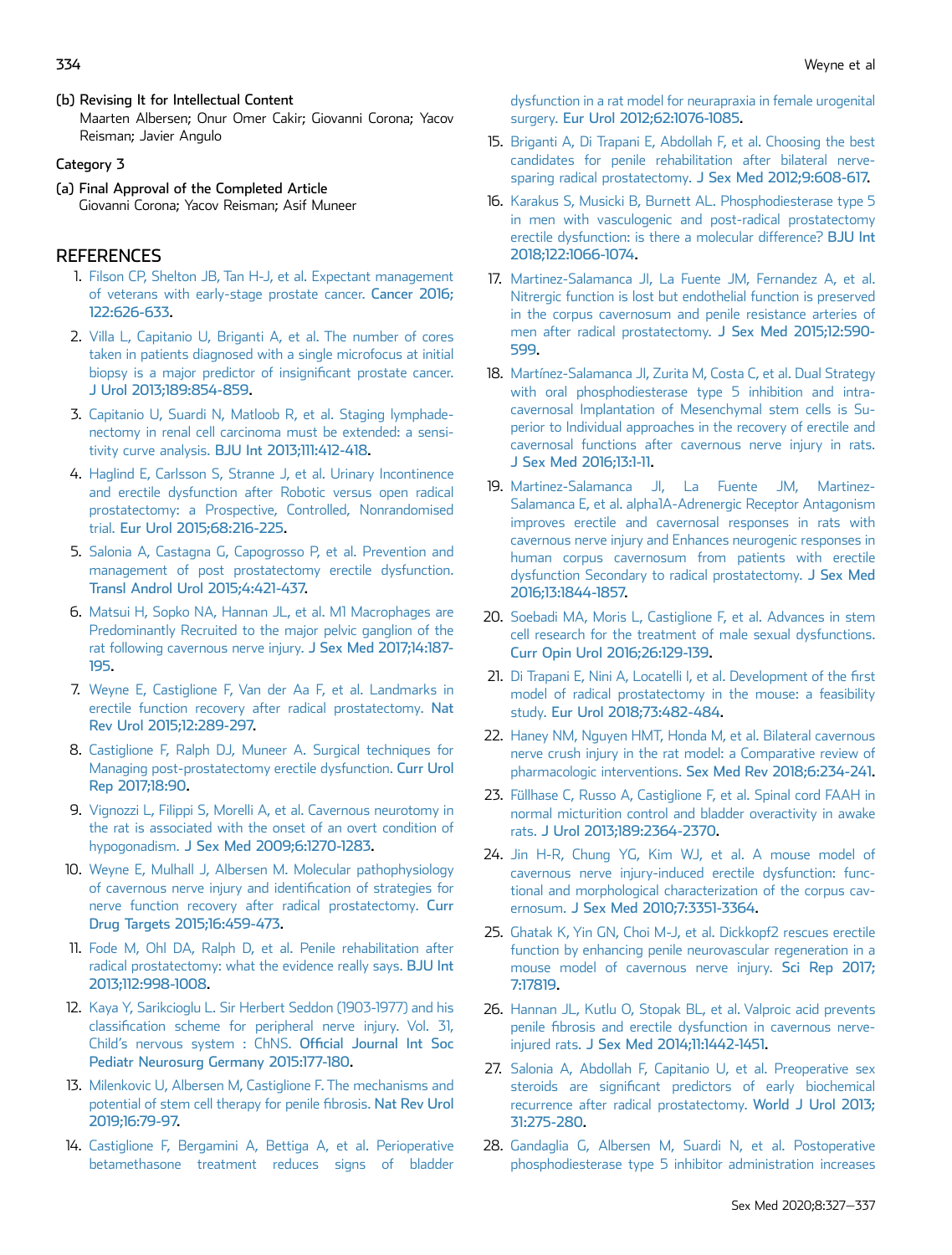[the rate of urinary continence recovery after bilateral nerve](http://refhub.elsevier.com/S2050-1161(20)30083-0/sref28)[sparing radical prostatectomy.](http://refhub.elsevier.com/S2050-1161(20)30083-0/sref28) Int J Urol Off J Jpn Urol [Assoc 2013;20:413-419](http://refhub.elsevier.com/S2050-1161(20)30083-0/sref28).

- <span id="page-8-0"></span>29. [Cellek S, Bivalacqua TJ, Burnett AL, et al. Common pitfalls in](http://refhub.elsevier.com/S2050-1161(20)30083-0/sref29) [some of the experimental studies in erectile function and](http://refhub.elsevier.com/S2050-1161(20)30083-0/sref29) [dysfunction: a consensus article.](http://refhub.elsevier.com/S2050-1161(20)30083-0/sref29) J Sex Med 2012;9:2770- [2784](http://refhub.elsevier.com/S2050-1161(20)30083-0/sref29).
- <span id="page-8-1"></span>30. [Sams-Dodd F. Strategies to optimize the validity of disease](http://refhub.elsevier.com/S2050-1161(20)30083-0/sref30) [models in the drug discovery process.](http://refhub.elsevier.com/S2050-1161(20)30083-0/sref30) Drug Discov Today [2006;11:355-363.](http://refhub.elsevier.com/S2050-1161(20)30083-0/sref30)
- <span id="page-8-2"></span>31. [Christ GJ, Lue T. Physiology and biochemistry of erections.](http://refhub.elsevier.com/S2050-1161(20)30083-0/sref31) [Endocrine 2004;23:93-100.](http://refhub.elsevier.com/S2050-1161(20)30083-0/sref31)
- <span id="page-8-13"></span>32. [Andersson K-E. Mechanisms of penile erection and basis for](http://refhub.elsevier.com/S2050-1161(20)30083-0/sref32) [pharmacological treatment of erectile dysfunction.](http://refhub.elsevier.com/S2050-1161(20)30083-0/sref32) Pharma[col Rev 2011;63:811-859](http://refhub.elsevier.com/S2050-1161(20)30083-0/sref32).
- <span id="page-8-12"></span>33. [Giuliano F, Pfaus J, Srilatha B, et al. Experimental models for](http://refhub.elsevier.com/S2050-1161(20)30083-0/sref33) [the study of female and male sexual function.](http://refhub.elsevier.com/S2050-1161(20)30083-0/sref33) J Sex Med [2010;7:2970-2995](http://refhub.elsevier.com/S2050-1161(20)30083-0/sref33).
- 34. [El-Sakka AI, Hassan MU, Selph C, et al. Effect of cavernous](http://refhub.elsevier.com/S2050-1161(20)30083-0/sref34) [nerve freezing on protein and gene expression of nitric oxide](http://refhub.elsevier.com/S2050-1161(20)30083-0/sref34) [synthase in the rat penis and pelvic ganglia.](http://refhub.elsevier.com/S2050-1161(20)30083-0/sref34) J Urol 1998; [160\(6 Pt 1\):2245-2252](http://refhub.elsevier.com/S2050-1161(20)30083-0/sref34).
- 35. [Yamashita S, Kato R, Kobayashi K, et al. Nerve injury-related](http://refhub.elsevier.com/S2050-1161(20)30083-0/sref35) [erectile dysfunction following nerve-sparing radical prosta](http://refhub.elsevier.com/S2050-1161(20)30083-0/sref35)[tectomy: a novel experimental dissection model.](http://refhub.elsevier.com/S2050-1161(20)30083-0/sref35) Int J Urol [Off J Jpn Urol Assoc 2009;16:905-911.](http://refhub.elsevier.com/S2050-1161(20)30083-0/sref35)
- <span id="page-8-4"></span><span id="page-8-3"></span>36. [Landis SC, Amara SG, Asadullah K, et al. A call for trans](http://refhub.elsevier.com/S2050-1161(20)30083-0/sref36)[parent reporting to optimize the predictive value of preclinical](http://refhub.elsevier.com/S2050-1161(20)30083-0/sref36) research. [Nature 2012;490:187-191.](http://refhub.elsevier.com/S2050-1161(20)30083-0/sref36)
- <span id="page-8-5"></span>37. [Kilkenny C, Parsons N, Kadyszewski E, et al. Survey of the](http://refhub.elsevier.com/S2050-1161(20)30083-0/sref37) [quality of experimental design, statistical analysis and](http://refhub.elsevier.com/S2050-1161(20)30083-0/sref37) [reporting of research using animals.](http://refhub.elsevier.com/S2050-1161(20)30083-0/sref37) PLoS One 2009; [4:e7824.](http://refhub.elsevier.com/S2050-1161(20)30083-0/sref37)
- 38. [Castiglione F, Hedlund P, Weyne E, et al. Intratunical injection](http://refhub.elsevier.com/S2050-1161(20)30083-0/sref38) [of human adipose tissue-derived stem cells Restores collagen](http://refhub.elsevier.com/S2050-1161(20)30083-0/sref38) [III/I ratio in a rat model of chronic Peyronie](http://refhub.elsevier.com/S2050-1161(20)30083-0/sref38)'s disease. Sex Med [2019;7:94-103.](http://refhub.elsevier.com/S2050-1161(20)30083-0/sref38)
- 39. [Castiglione F, Hedlund P, Weyne E, et al. Intratunical injection](http://refhub.elsevier.com/S2050-1161(20)30083-0/sref39) [of stromal vascular fraction prevents](http://refhub.elsevier.com/S2050-1161(20)30083-0/sref39) fibrosis in a rat model of Peyronie's disease. [BJU Int 2019;124:342-348.](http://refhub.elsevier.com/S2050-1161(20)30083-0/sref39)
- 40. [Hakim L, Fiorenzo S, Hedlund P, et al. Intratunical injection of](http://refhub.elsevier.com/S2050-1161(20)30083-0/sref40) [autologous adipose stromal vascular fraction reduces collagen](http://refhub.elsevier.com/S2050-1161(20)30083-0/sref40) [III expression in a rat model of chronic penile](http://refhub.elsevier.com/S2050-1161(20)30083-0/sref40) fibrosis. Int J [Impot Res 2020;32:281-288](http://refhub.elsevier.com/S2050-1161(20)30083-0/sref40).
- <span id="page-8-6"></span>41. [Castiglione F, Dewulf K, Hakim L, et al. Adipose-derived stem](http://refhub.elsevier.com/S2050-1161(20)30083-0/sref41) [cells Counteract urethral Stricture formation in rats.](http://refhub.elsevier.com/S2050-1161(20)30083-0/sref41) Eur Urol [2016;70:1032-1041](http://refhub.elsevier.com/S2050-1161(20)30083-0/sref41).
- 42. [Okamura T, Ayajiki K, Toda N. Monkey corpus cavernosum](http://refhub.elsevier.com/S2050-1161(20)30083-0/sref42) [relaxation mediated by NO and other relaxing factor derived](http://refhub.elsevier.com/S2050-1161(20)30083-0/sref42) from nerves. [Am J Physiol 1998;274\(4 Pt 2\):H1075-H1081](http://refhub.elsevier.com/S2050-1161(20)30083-0/sref42).
- 43. [Hedlund P, Aszodi A, Pfeifer A, et al. Erectile dysfunction in](http://refhub.elsevier.com/S2050-1161(20)30083-0/sref43) [cyclic GMP-dependent kinase I-de](http://refhub.elsevier.com/S2050-1161(20)30083-0/sref43)ficient mice. Proc Natl [Acad Sci U S A 2000;97:2349-2354](http://refhub.elsevier.com/S2050-1161(20)30083-0/sref43).
- 44. [Hedlund P, Alm P, Andersson KE. NO synthase in cholinergic](http://refhub.elsevier.com/S2050-1161(20)30083-0/sref44) [nerves and NO-induced relaxation in the rat isolated corpus](http://refhub.elsevier.com/S2050-1161(20)30083-0/sref44) cavernosum. [Br J Pharmacol 1999;127:349-360](http://refhub.elsevier.com/S2050-1161(20)30083-0/sref44).
- 45. [Hedlund P, Larsson B, Alm P, et al. Distribution and function](http://refhub.elsevier.com/S2050-1161(20)30083-0/sref45) [of nitric oxide-containing nerves in canine corpus cavernosum](http://refhub.elsevier.com/S2050-1161(20)30083-0/sref45) and spongiosum. [Acta Physiol Scand 1995;155:445-455](http://refhub.elsevier.com/S2050-1161(20)30083-0/sref45).
- 46. [Kim N, Azadzoi KM, Goldstein I, et al. A nitric oxide-like factor](http://refhub.elsevier.com/S2050-1161(20)30083-0/sref46) [mediates nonadrenergic-noncholinergic neurogenic relaxation](http://refhub.elsevier.com/S2050-1161(20)30083-0/sref46) [of penile corpus cavernosum smooth muscle.](http://refhub.elsevier.com/S2050-1161(20)30083-0/sref46) J Clin Invest [1991;88:112-118](http://refhub.elsevier.com/S2050-1161(20)30083-0/sref46).
- 47. [Ignarro LJ, Bush PA, Buga GM, et al. Nitric oxide and cyclic](http://refhub.elsevier.com/S2050-1161(20)30083-0/sref47) [GMP formation upon electrical](http://refhub.elsevier.com/S2050-1161(20)30083-0/sref47) field stimulation cause relax[ation of corpus cavernosum smooth muscle.](http://refhub.elsevier.com/S2050-1161(20)30083-0/sref47) Biochem Bio[phys Res Commun 1990;170:843-850](http://refhub.elsevier.com/S2050-1161(20)30083-0/sref47).
- <span id="page-8-7"></span>48. [Ayajiki K, Hayashida H, Tawa M, et al. Characterization of](http://refhub.elsevier.com/S2050-1161(20)30083-0/sref48) [nitrergic function in monkey penile erection in vivo and](http://refhub.elsevier.com/S2050-1161(20)30083-0/sref48) in vitro. [Hypertens Res 2009;32:685-689.](http://refhub.elsevier.com/S2050-1161(20)30083-0/sref48)
- 49. [Burnett AL, Nelson RJ, Calvin DC, et al. Nitric oxide-depen](http://refhub.elsevier.com/S2050-1161(20)30083-0/sref49)[dent penile erection in mice lacking neuronal nitric oxide](http://refhub.elsevier.com/S2050-1161(20)30083-0/sref49) synthase. [Mol Med 1996;2:288-296](http://refhub.elsevier.com/S2050-1161(20)30083-0/sref49).
- 50. [Trigo-Rocha F, Aronson WJ, Hohenfellner M, et al. Nitric oxide](http://refhub.elsevier.com/S2050-1161(20)30083-0/sref50) [and cGMP: mediators of pelvic nerve-stimulated erection in](http://refhub.elsevier.com/S2050-1161(20)30083-0/sref50) dogs. [Am J Physiol 1993;264\(2 Pt 2\):H419-H422.](http://refhub.elsevier.com/S2050-1161(20)30083-0/sref50)
- 51. [Mills TM, Lewis RW, Stopper VS. Androgenic maintenance of](http://refhub.elsevier.com/S2050-1161(20)30083-0/sref51) infl[ow and veno-occlusion during erection in the rat.](http://refhub.elsevier.com/S2050-1161(20)30083-0/sref51) Biol [Reprod 1998;59:1413-1418](http://refhub.elsevier.com/S2050-1161(20)30083-0/sref51).
- 52. [Holmquist F, Stief CG, Jonas U, et al. Effects of the nitric](http://refhub.elsevier.com/S2050-1161(20)30083-0/sref52) [oxide synthase inhibitor NG-nitro-L-arginine on the erectile](http://refhub.elsevier.com/S2050-1161(20)30083-0/sref52) [response to cavernous nerve stimulation in the rabbit.](http://refhub.elsevier.com/S2050-1161(20)30083-0/sref52) Acta [Physiol Scand 1991;143:299-304](http://refhub.elsevier.com/S2050-1161(20)30083-0/sref52).
- <span id="page-8-8"></span>53. Shafi[k A. Response of the urethral and intracorporeal pres](http://refhub.elsevier.com/S2050-1161(20)30083-0/sref53)[sures to cavernosus muscle stimulation: role of the muscles](http://refhub.elsevier.com/S2050-1161(20)30083-0/sref53) [in erection and ejaculation.](http://refhub.elsevier.com/S2050-1161(20)30083-0/sref53) Urology 1995;46:85-88.
- 54. [Holmes GM, Chapple WD, Leipheimer RE, et al. Electromyo](http://refhub.elsevier.com/S2050-1161(20)30083-0/sref54)[graphic analysis of male rat perineal muscles during copula](http://refhub.elsevier.com/S2050-1161(20)30083-0/sref54)tion and reflexive erections. [Physiol Behav 1991;49:1235-](http://refhub.elsevier.com/S2050-1161(20)30083-0/sref54) [1246](http://refhub.elsevier.com/S2050-1161(20)30083-0/sref54).
- 55. [Beckett SD, Walker DF, Hudson RS, et al. Corpus spongiosum](http://refhub.elsevier.com/S2050-1161(20)30083-0/sref55) [penis pressure and penile muscle activity in the stallion during](http://refhub.elsevier.com/S2050-1161(20)30083-0/sref55) coitus. [Am J Vet Res 1975;36\(4 Pt.1\):431-433.](http://refhub.elsevier.com/S2050-1161(20)30083-0/sref55)
- 56. [Beckett SD, Purohit RC, Reynolds TM. The corpus spongio](http://refhub.elsevier.com/S2050-1161(20)30083-0/sref56)[sum penis pressure and external penile muscle activity in the](http://refhub.elsevier.com/S2050-1161(20)30083-0/sref56) goat during coitus. [Biol Reprod 1975;12:289-292](http://refhub.elsevier.com/S2050-1161(20)30083-0/sref56).
- <span id="page-8-9"></span>57. [Sachs BD. Role of striated penile muscles in penile re](http://refhub.elsevier.com/S2050-1161(20)30083-0/sref57)flexes, [copulation, and induction of pregnancy in the rat.](http://refhub.elsevier.com/S2050-1161(20)30083-0/sref57) J Reprod [Fertil 1982;66:433-443.](http://refhub.elsevier.com/S2050-1161(20)30083-0/sref57)
- <span id="page-8-10"></span>58. [Andersson K-E, Soler R, Fullhase C. Rodent models for uro](http://refhub.elsevier.com/S2050-1161(20)30083-0/sref58)dynamic investigation. [Neurourol Urodyn 2011;30:636-646](http://refhub.elsevier.com/S2050-1161(20)30083-0/sref58).
- 59. [Streng T, Santti R, Talo A. Possible action of the proximal](http://refhub.elsevier.com/S2050-1161(20)30083-0/sref59) [rhabdosphincter muscle in micturition of the adult male rat.](http://refhub.elsevier.com/S2050-1161(20)30083-0/sref59) [Neurourol Urodyn 2001;20:193-197.](http://refhub.elsevier.com/S2050-1161(20)30083-0/sref59)
- <span id="page-8-11"></span>60. [Nout YS, Bresnahan JC, Culp E, et al. Novel technique for](http://refhub.elsevier.com/S2050-1161(20)30083-0/sref60) [monitoring micturition and sexual function in male rats using](http://refhub.elsevier.com/S2050-1161(20)30083-0/sref60) telemetry. [Am J Physiol Regul Integr Comp Physiol 2007;](http://refhub.elsevier.com/S2050-1161(20)30083-0/sref60) [292:R1359-R1367.](http://refhub.elsevier.com/S2050-1161(20)30083-0/sref60)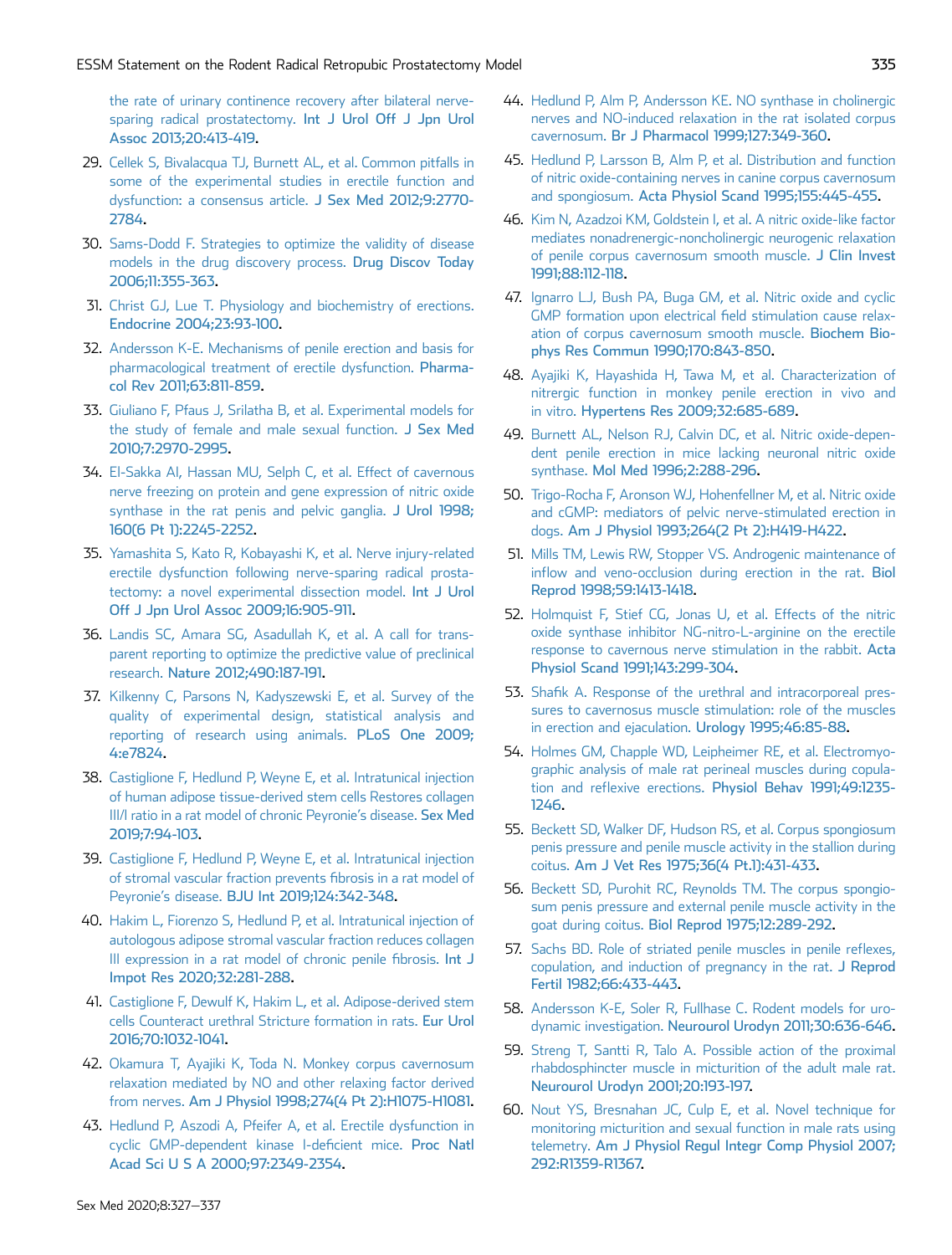- <span id="page-9-0"></span>61. Soukhova-O'[Hare GK, Schmidt MH, Nozdrachev AD, et al.](http://refhub.elsevier.com/S2050-1161(20)30083-0/sref61) [A novel mouse model for assessment of male sexual function.](http://refhub.elsevier.com/S2050-1161(20)30083-0/sref61) [Physiol Behav 2007;91:535-543](http://refhub.elsevier.com/S2050-1161(20)30083-0/sref61).
- <span id="page-9-5"></span>62. [Schmidt MH, Valatx JL, Sakai K, et al. Corpus spongiosum](http://refhub.elsevier.com/S2050-1161(20)30083-0/sref62) [penis pressure and perineal muscle activity during re](http://refhub.elsevier.com/S2050-1161(20)30083-0/sref62)flexive erections in the rat. [Am J Physiol 1995;269\(4 Pt 2\):R904-](http://refhub.elsevier.com/S2050-1161(20)30083-0/sref62) [R913.](http://refhub.elsevier.com/S2050-1161(20)30083-0/sref62)
- 63. [Purohit RC, Beckett SD. Penile pressures and muscle activity](http://refhub.elsevier.com/S2050-1161(20)30083-0/sref63) [associated with erection and ejaculation in the dog.](http://refhub.elsevier.com/S2050-1161(20)30083-0/sref63) Am J [Physiol 1976;231\(5 Pt. 1\):1343-1348](http://refhub.elsevier.com/S2050-1161(20)30083-0/sref63).
- <span id="page-9-1"></span>64. [Vardi Y, Siroky MB. Hemodynamics of pelvic nerve induced](http://refhub.elsevier.com/S2050-1161(20)30083-0/sref64) [erection in a canine model. I. Pressure and](http://refhub.elsevier.com/S2050-1161(20)30083-0/sref64) flow. J Urol 1990; [144:794-797.](http://refhub.elsevier.com/S2050-1161(20)30083-0/sref64)
- <span id="page-9-2"></span>65. [Lue TF, Gleason CA, Brock GB, et al. Intraoperative electro](http://refhub.elsevier.com/S2050-1161(20)30083-0/sref65)[stimulation of the cavernous nerve: technique, results and](http://refhub.elsevier.com/S2050-1161(20)30083-0/sref65) limitations. [J Urol 1995;154:1426-1428](http://refhub.elsevier.com/S2050-1161(20)30083-0/sref65).
- <span id="page-9-3"></span>66. [Mizusawa H, Hedlund P, Hakansson A, et al. Morphological](http://refhub.elsevier.com/S2050-1161(20)30083-0/sref66) [and functional in vitro and in vivo characterization of the](http://refhub.elsevier.com/S2050-1161(20)30083-0/sref66) mouse corpus cavernosum. [Br J Pharmacol 2001;132:1333-](http://refhub.elsevier.com/S2050-1161(20)30083-0/sref66) [1341.](http://refhub.elsevier.com/S2050-1161(20)30083-0/sref66)
- 67. [Carati CJ, Creed KE, Keogh EJ. Autonomic control of penile](http://refhub.elsevier.com/S2050-1161(20)30083-0/sref67) erection in the dog. [J Physiol 1987;384:525-538](http://refhub.elsevier.com/S2050-1161(20)30083-0/sref67).
- 68. [Stief C, Benard F, Bosch R, et al. Acetylcholine as a possible](http://refhub.elsevier.com/S2050-1161(20)30083-0/sref68) [neurotransmitter in penile erection.](http://refhub.elsevier.com/S2050-1161(20)30083-0/sref68) J Urol 1989;141:1444- [1448](http://refhub.elsevier.com/S2050-1161(20)30083-0/sref68).
- 69. [Creed KE, Carati CJ, Keogh EJ. Autonomic control and](http://refhub.elsevier.com/S2050-1161(20)30083-0/sref69) [vascular changes during penile erection in monkeys.](http://refhub.elsevier.com/S2050-1161(20)30083-0/sref69) Br J Urol [1988;61:510-515](http://refhub.elsevier.com/S2050-1161(20)30083-0/sref69).
- <span id="page-9-4"></span>70. [Rehman J, Christ GJ, Kaynan A, et al. Intraoperative electrical](http://refhub.elsevier.com/S2050-1161(20)30083-0/sref70) [stimulation of cavernosal nerves with monitoring of intra](http://refhub.elsevier.com/S2050-1161(20)30083-0/sref70)[corporeal pressure in patients undergoing nerve sparing](http://refhub.elsevier.com/S2050-1161(20)30083-0/sref70) radical prostatectomy. [BJU Int 1999;84:305-310.](http://refhub.elsevier.com/S2050-1161(20)30083-0/sref70)
- <span id="page-9-6"></span>71. [Mullerad M, Donohue JF, Li PS, et al. Functional sequelae of](http://refhub.elsevier.com/S2050-1161(20)30083-0/sref81) [cavernous nerve injury in the rat: is there model dependency.](http://refhub.elsevier.com/S2050-1161(20)30083-0/sref81) [J Sex Med 2006;3:77-83.](http://refhub.elsevier.com/S2050-1161(20)30083-0/sref81)
- <span id="page-9-7"></span>72. [Albersen M, Fandel TM, Lin G, et al. Injections of adipose](http://refhub.elsevier.com/S2050-1161(20)30083-0/sref71) [tissue-derived stem cells and stem cell lysate improve re](http://refhub.elsevier.com/S2050-1161(20)30083-0/sref71)[covery of erectile function in a rat model of cavernous nerve](http://refhub.elsevier.com/S2050-1161(20)30083-0/sref71) injury. [J Sex Med 2010;7:3331-3340](http://refhub.elsevier.com/S2050-1161(20)30083-0/sref71).
- <span id="page-9-9"></span><span id="page-9-8"></span>73. [Mills TM, Stopper VS, Wiedmeier VT. Effects of castration](http://refhub.elsevier.com/S2050-1161(20)30083-0/sref72) [and androgen replacement on the hemodynamics of penile](http://refhub.elsevier.com/S2050-1161(20)30083-0/sref72) erection in the rat. [Biol Reprod 1994;51:234-238.](http://refhub.elsevier.com/S2050-1161(20)30083-0/sref72)
- <span id="page-9-10"></span>74. [Albersen M, Kendirci M, Van der Aa F, et al. Multipotent](http://refhub.elsevier.com/S2050-1161(20)30083-0/sref73) [stromal cell therapy for cavernous nerve injury-induced](http://refhub.elsevier.com/S2050-1161(20)30083-0/sref73) erectile dysfunction. [J Sex Med 2012;9:385-403.](http://refhub.elsevier.com/S2050-1161(20)30083-0/sref73)
- <span id="page-9-12"></span>75. [Quinlan DM, Nelson RJ, Partin AW, et al. The rat as a model](http://refhub.elsevier.com/S2050-1161(20)30083-0/sref74) [for the study of penile erection.](http://refhub.elsevier.com/S2050-1161(20)30083-0/sref74) J Urol 1989;141:656-661.
- 76. [Sato Y, Rehman J, Santizo C, et al. Signi](http://refhub.elsevier.com/S2050-1161(20)30083-0/sref75)ficant physiological [roles of ancillary penile nerves on increase in intracavernous](http://refhub.elsevier.com/S2050-1161(20)30083-0/sref75) [pressure in rats: experiments using electrical stimulation of](http://refhub.elsevier.com/S2050-1161(20)30083-0/sref75) the medial preoptic area. [Int J Impot Res 2001;13:82-88.](http://refhub.elsevier.com/S2050-1161(20)30083-0/sref75)
- 77. [Walz J, Burnett AL, Costello AJ, et al. A critical analysis of the](http://refhub.elsevier.com/S2050-1161(20)30083-0/sref76) [current knowledge of surgical anatomy related to optimiza](http://refhub.elsevier.com/S2050-1161(20)30083-0/sref76)[tion of cancer control and preservation of continence and](http://refhub.elsevier.com/S2050-1161(20)30083-0/sref76)

[erection in candidates for radical prostatectomy.](http://refhub.elsevier.com/S2050-1161(20)30083-0/sref76) Eur Urol [2010;57:179-192](http://refhub.elsevier.com/S2050-1161(20)30083-0/sref76).

- <span id="page-9-11"></span>78. [Chung E, De Young L, Brock GB. Investigative models in](http://refhub.elsevier.com/S2050-1161(20)30083-0/sref77) [erectile dysfunction: a state-of-the-art review of current an](http://refhub.elsevier.com/S2050-1161(20)30083-0/sref77)imal models. [J Sex Med 2011;8:3291-3305.](http://refhub.elsevier.com/S2050-1161(20)30083-0/sref77)
- <span id="page-9-13"></span>79. [Mills TM, Wiedmeier VT, Stopper VS. Androgen maintenance](http://refhub.elsevier.com/S2050-1161(20)30083-0/sref78) [of erectile function in the rat penis.](http://refhub.elsevier.com/S2050-1161(20)30083-0/sref78) Biol Reprod 1992; [46:342-348](http://refhub.elsevier.com/S2050-1161(20)30083-0/sref78).
- <span id="page-9-17"></span>80. [Escrig A, Gonzalez-Mora JL, Mas M. Nitric oxide release in](http://refhub.elsevier.com/S2050-1161(20)30083-0/sref79) [penile corpora cavernosa in a rat model of erection.](http://refhub.elsevier.com/S2050-1161(20)30083-0/sref79) J Physiol [1999;516\(Pt 1\):261-269.](http://refhub.elsevier.com/S2050-1161(20)30083-0/sref79)
- 81. [Steers WD, Mallory B, de Groat WC. Electrophysiological](http://refhub.elsevier.com/S2050-1161(20)30083-0/sref80) [study of neural activity in penile nerve of the rat.](http://refhub.elsevier.com/S2050-1161(20)30083-0/sref80) Am J [Physiol 1988;254\(6 Pt 2\):R989-R1000](http://refhub.elsevier.com/S2050-1161(20)30083-0/sref80).
- 82. [Bivalacqua TJ, Diner EK, Novak TE, et al. A rat model of](http://refhub.elsevier.com/S2050-1161(20)30083-0/sref82) Peyronie'[s disease associated with a decrease in erectile ac](http://refhub.elsevier.com/S2050-1161(20)30083-0/sref82)[tivity and an increase in inducible nitric oxide synthase protein](http://refhub.elsevier.com/S2050-1161(20)30083-0/sref82) expression. [J Urol 2000;163:1992-1998](http://refhub.elsevier.com/S2050-1161(20)30083-0/sref82).
- 83. [Giuliano F, Rampin O, Bernabe J, et al. \[Experimental](http://refhub.elsevier.com/S2050-1161(20)30083-0/sref83) approach to refl[ex erection in rats: modeling and functional](http://refhub.elsevier.com/S2050-1161(20)30083-0/sref83) [neuroanatomy of the involved nerve pathways\].](http://refhub.elsevier.com/S2050-1161(20)30083-0/sref83) Prog Urol [1996;6:81-86](http://refhub.elsevier.com/S2050-1161(20)30083-0/sref83).
- <span id="page-9-14"></span>84. [Christ GJ, Rehman J, Day N, et al. Intracorporal injection of](http://refhub.elsevier.com/S2050-1161(20)30083-0/sref84) [hSlo cDNA in rats produces physiologically relevant alter](http://refhub.elsevier.com/S2050-1161(20)30083-0/sref84)ations in penile function. [Am J Physiol 1998;275\(2 Pt](http://refhub.elsevier.com/S2050-1161(20)30083-0/sref84) [2\):H600-H608](http://refhub.elsevier.com/S2050-1161(20)30083-0/sref84).
- 85. [Bochinski D, Lin GT, Nunes L, et al. The effect of neural](http://refhub.elsevier.com/S2050-1161(20)30083-0/sref85) [embryonic stem cell therapy in a rat model of cavernosal](http://refhub.elsevier.com/S2050-1161(20)30083-0/sref85) nerve injury. [BJU Int 2004;94:904-909.](http://refhub.elsevier.com/S2050-1161(20)30083-0/sref85)
- 86. [Angulo J, Peiro C, Sanchez-Ferrer CF, et al. Differential effects](http://refhub.elsevier.com/S2050-1161(20)30083-0/sref86) [of serotonin reuptake inhibitors on erectile responses, NO](http://refhub.elsevier.com/S2050-1161(20)30083-0/sref86)[production, and neuronal NO synthase expression in rat](http://refhub.elsevier.com/S2050-1161(20)30083-0/sref86) corpus cavernosum tissue. [Br J Pharmacol 2001;134:1190-](http://refhub.elsevier.com/S2050-1161(20)30083-0/sref86) [1194](http://refhub.elsevier.com/S2050-1161(20)30083-0/sref86).
- <span id="page-9-16"></span><span id="page-9-15"></span>87. [Giuliano F, Rampin O, Bernabe J, et al. Neural control of penile](http://refhub.elsevier.com/S2050-1161(20)30083-0/sref87) erection in the rat. [J Auton Nerv Syst 1995 Oct;55:36-44](http://refhub.elsevier.com/S2050-1161(20)30083-0/sref87).
- <span id="page-9-18"></span>88. [Tsui B. Electrical nerve stimulation. In: Atlas of Ultrasound](http://refhub.elsevier.com/S2050-1161(20)30083-0/sref88) [and nerve stimulation-Guided Regional Anesthesia. Springer;](http://refhub.elsevier.com/S2050-1161(20)30083-0/sref88) [2008. p. 9-17.](http://refhub.elsevier.com/S2050-1161(20)30083-0/sref88)
- <span id="page-9-19"></span>89. [Ueno N, Iwamoto Y, Segawa N, et al. The effect of sildena](http://refhub.elsevier.com/S2050-1161(20)30083-0/sref89)fil [on electrostimulation-induced erection in the rat model.](http://refhub.elsevier.com/S2050-1161(20)30083-0/sref89) Int J [Impot Res 2002;14:251-255.](http://refhub.elsevier.com/S2050-1161(20)30083-0/sref89)
- <span id="page-9-20"></span>90. [Berntson GG, Quigley KS, Fabro VJ, et al. Vagal stimulation](http://refhub.elsevier.com/S2050-1161(20)30083-0/sref90) [and cardiac chronotropy in rats.](http://refhub.elsevier.com/S2050-1161(20)30083-0/sref90) J Auton Nerv Syst 1992; [41:221-226](http://refhub.elsevier.com/S2050-1161(20)30083-0/sref90).
- <span id="page-9-21"></span>91. [Lue TF, Takamura T, Umraiya M, et al. Hemodynamics of](http://refhub.elsevier.com/S2050-1161(20)30083-0/sref91) [canine corpora cavernosa during erection.](http://refhub.elsevier.com/S2050-1161(20)30083-0/sref91) Urology 1984; [24:347-352.](http://refhub.elsevier.com/S2050-1161(20)30083-0/sref91)
- 92. [Terada N, Arai Y, Kurokawa K, et al. Intraoperative electrical](http://refhub.elsevier.com/S2050-1161(20)30083-0/sref92) [stimulation of cavernous nerves with monitoring of intra](http://refhub.elsevier.com/S2050-1161(20)30083-0/sref92)corporeal pressure to confi[rm nerve sparing during radical](http://refhub.elsevier.com/S2050-1161(20)30083-0/sref92) [prostatectomy: early clinical results.](http://refhub.elsevier.com/S2050-1161(20)30083-0/sref92) Int J Urol 2003;10:251- [256](http://refhub.elsevier.com/S2050-1161(20)30083-0/sref92).